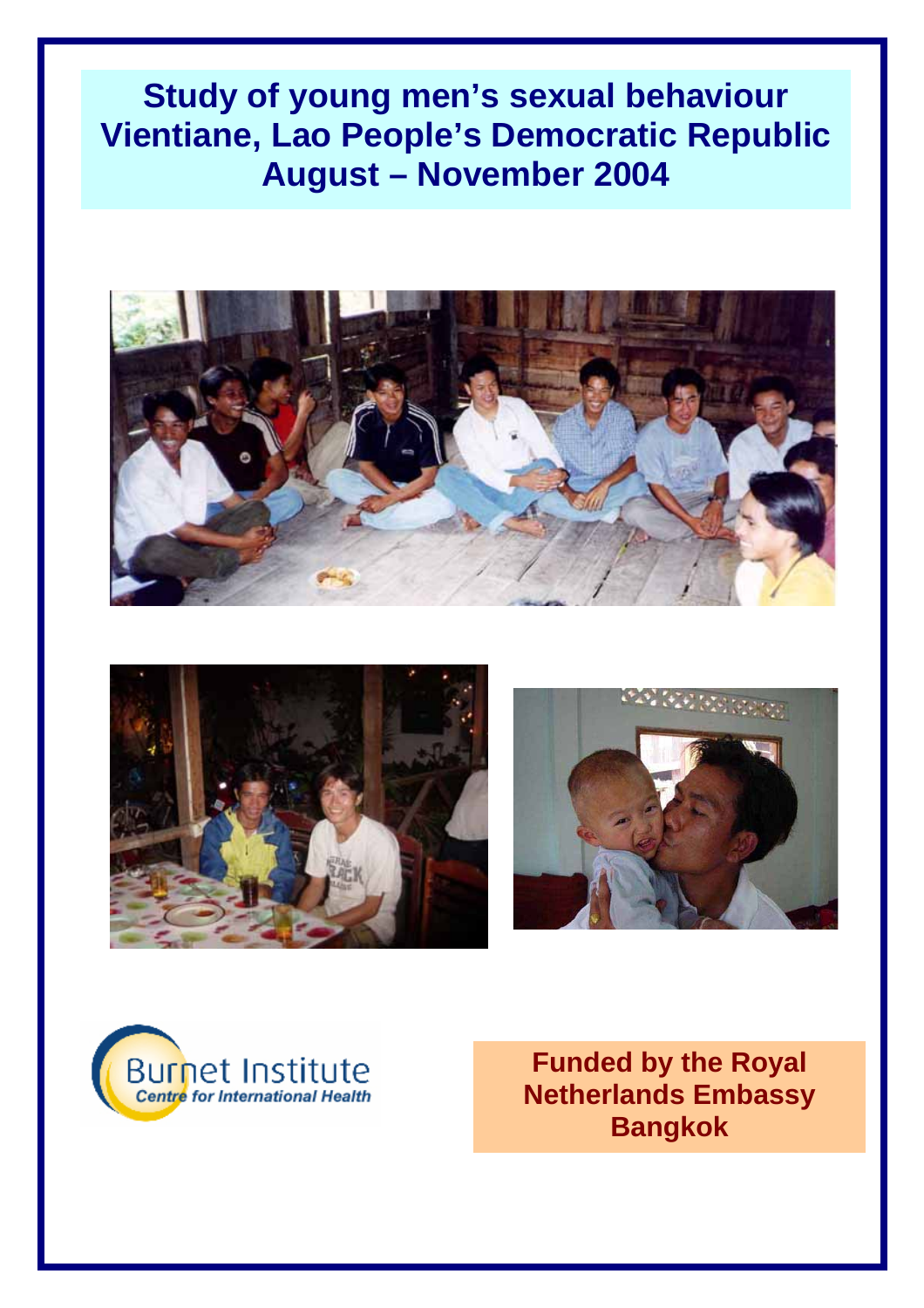**Study of young men's sexual behaviour. Vientiane, Lao People's Democratic Republic. August – November 2004.** 

Mike Toole, Ben Coghlan, Wendy Holmes, and Anonh Xeutvongsa

February 17, 2005

This study was conducted by the Macfarlane Burnet Institute for Medical Research and Public Health in collaboration with the National AIDS Centre of the Lao PDR Ministry of Health. The researchers were Soutchay Pheualavong, Sounivanh Phimlavone, Siphan Inthasak, Somlath Vongsipaseuth, Tulakon Singhavong, Bunpaseuth Oupalivong, and Phonxay Mingvanmeung. Training in study methods and technical oversight was provided by Dr Michael Toole (Burnet Institute, Melbourne) and field supervision by Khampone Vichithavong (Burnet Institute, Vientiane). The quantitative data entry program was designed and the analysis done by Dr Ben Coghlan (Burnet Institute, Melbourne). Damian Hoy (Burnet Institute, Vientiane) trained two of the researchers in data entry. All qualitative data were analysed in the original Lao language and the findings translated into English by Dr Anonh Xeutvongsa of Melbourne University's Key Centre for Women's Health in Society. Dr Wendy Holmes (Burnet Institute, Melbourne) assisted in the development of the study report.

Funding for the study was provided by the Royal Netherlands Embassy in Bangkok as part of the Vientiane Male Sexuality and HIV Prevention Project (2004/2005).

Copies of the report are available from either Dr Michael Toole in Melbourne (toole@burnet.edu.au) or Dr Niramonh Chanlivong in Vientiane (niramonh@burnet.edu.au).

**None of the men whose photographs appear in this report was a participant in this study.**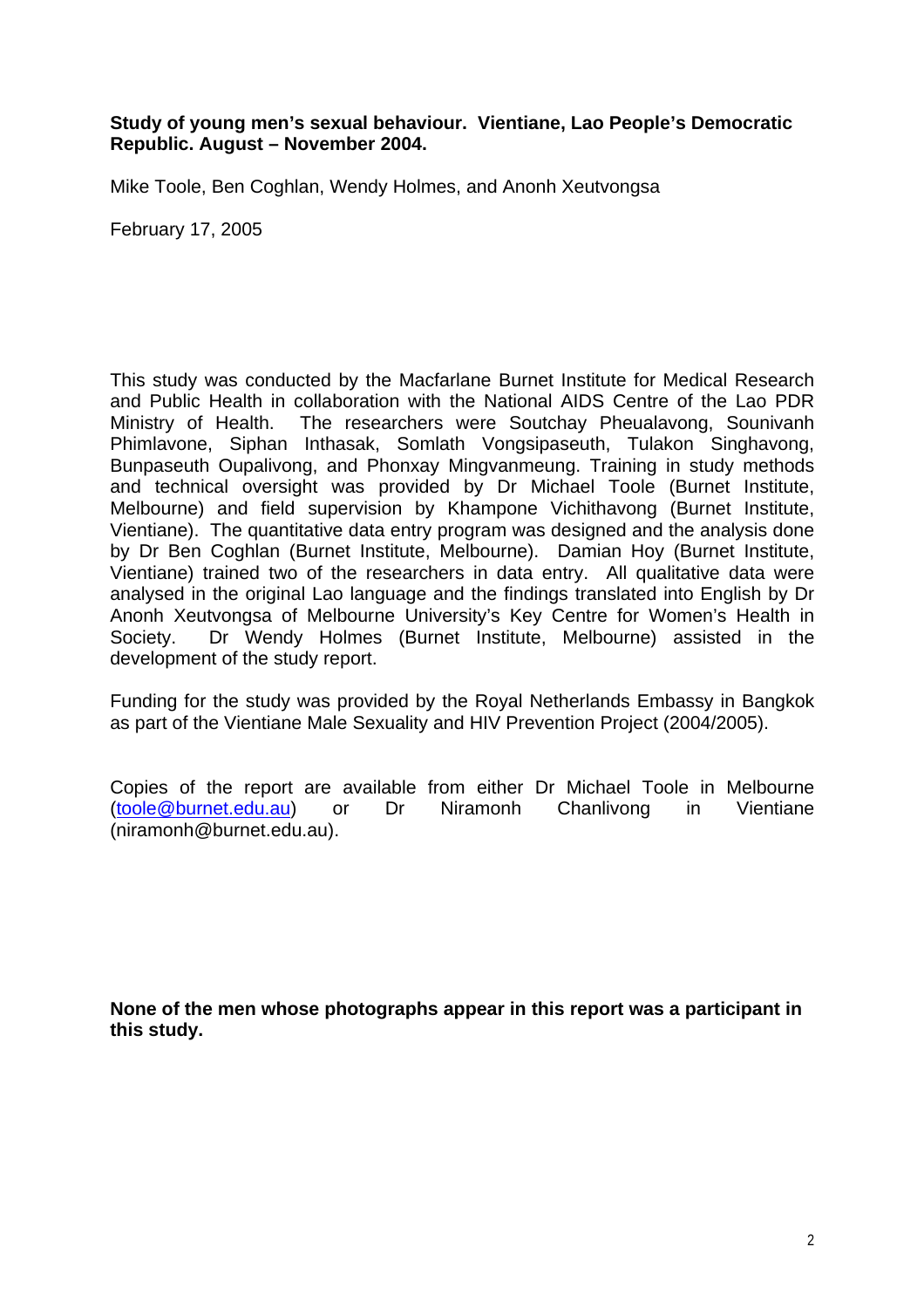# **Contents**

| Annex 1            | Survey questionnaire                                 |  |
|--------------------|------------------------------------------------------|--|
| Annex <sub>2</sub> | FGD question guide ("general young men"              |  |
| Annex 3            | FGD question guide (entertainment and hotel workers) |  |
| Annex 4            | FGD question guide (openly gay men)                  |  |
| Annex <sub>5</sub> | FGD question guide (transvestites)                   |  |
| Annex 6            | Question guide, male sex workers                     |  |
|                    |                                                      |  |

# **List of Tables and Figures**

| Table 4: Comparison of condom use from a selection of regional behavioral surveys 10         |  |
|----------------------------------------------------------------------------------------------|--|
|                                                                                              |  |
|                                                                                              |  |
| Figure 3: Proportion of men paying for sex from Jan – Jun 2004 according to marital status 9 |  |
|                                                                                              |  |
| Figure 5: Frequency of condom use with a casual partner among young Vientiane males 10       |  |
|                                                                                              |  |
| Figure 7: Attitudes towards sex in pregnancy according to marital status  14                 |  |
| Figure 8: Attitudes towards sex in pregnancy according to educational status  14             |  |
|                                                                                              |  |
|                                                                                              |  |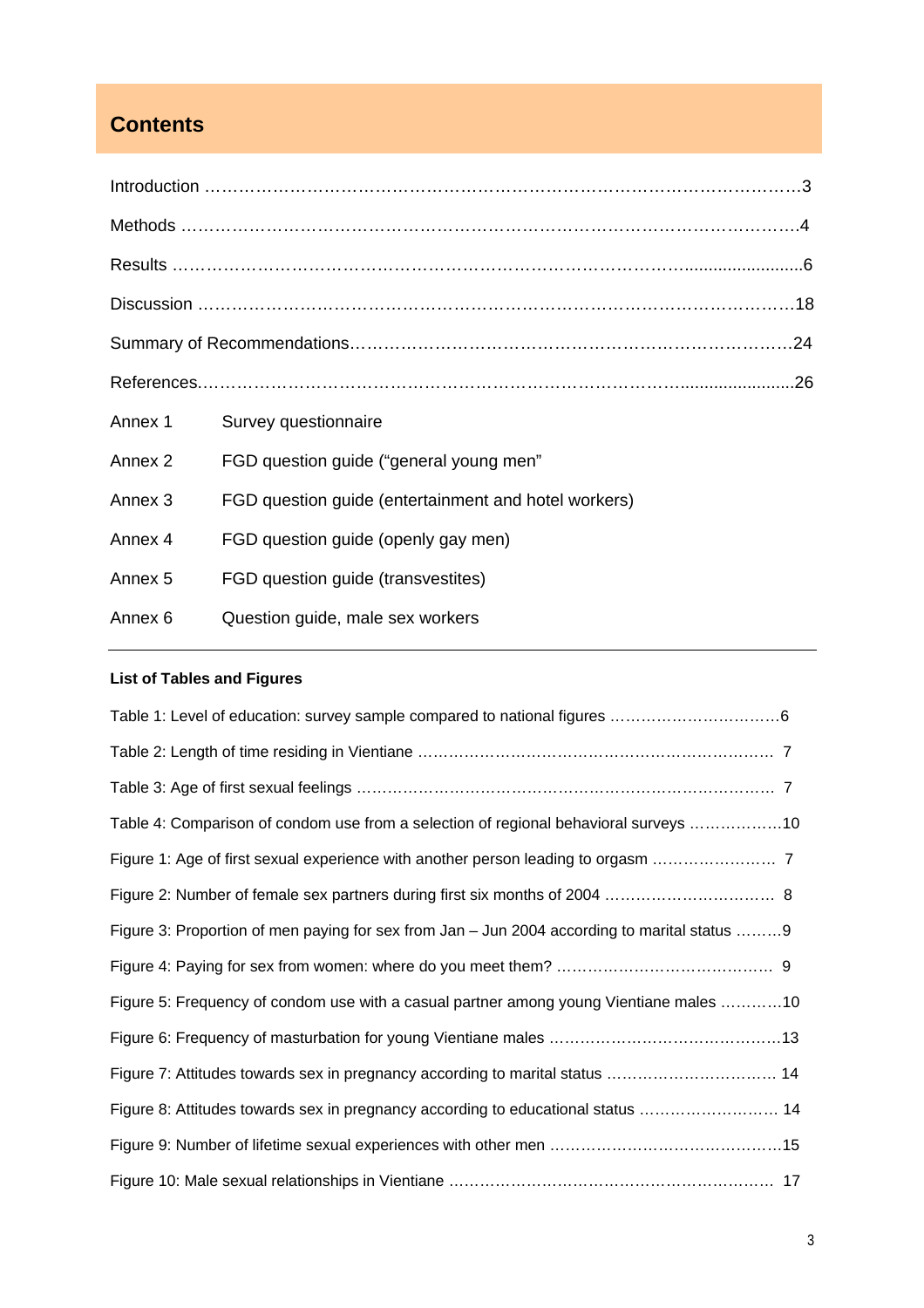## **Introduction**

Given that the spread of HIV throughout a community or a country is entirely contingent on human behaviour, we must acknowledge that public health interventions designed to prevent HIV transmission need to take account of the sexual practices of the relevant population. A more comprehensive approach would also consider other behaviours related to the spread of HIV - for example, behaviours around intravenous drug use and blood transfusions. The patterns of human sexuality within a population are generally considered to be culturally specific<sup>1</sup>; as such, we need to evaluate societies individually if we wish to introduce public health measures for sexually transmitted infections (STI) that have both local relevance and local acceptance.

Laos is a small country with a low prevalence of HIV infection (<0.05%), but it is hemmed in by larger neighbours some of whom have the highest rates of HIV in Asia. While the risk of an epidemic in Laos on the scale of Thailand, Myanmar, or Cambodia is considered low<sup>2</sup>, there is inadequate information regarding the sexual behaviour of the population to reach that conclusion at this time. Certainly the paucity of information in this area reduces the chances of designing focused and effective preventive programs.

In light of these considerations, the Burnet Institute undertook a study of the sexual behaviour of young men in Vientiane from August to November in 2004. The study was funded by the Royal Netherlands Embassy in Bangkok.

The Burnet Institute has supported HIV prevention programs with young people in Laos since 1998 in partnership with the Lao People's Revolutionary Youth Union and the National Committee for the Control of AIDS. During that period, the Youth Union has conducted situation analyses and developed HIV/AIDS/STI strategic plans nationally, in all 17 provinces, and in Vientiane Capital. In 11 focus districts in four provinces, participatory youth research has generated information on behavioural risk factors among young people and informed district action plans. Training and program support have aimed to decrease the vulnerability of young people to HIV infection and have included behaviour change communication, sexuality education, vocational training, income generating activities, and STI diagnosis and treatment.

Since 2000, activities have also addressed the vulnerability of certain groups of young people who may be at higher risk of HIV infection, including police and military, transport workers, road construction workers, young women providing sexual services, and young people who abuse drugs. The *Male Sexuality and HIV Prevention Project* was based on the widespread belief in Laos that prevention programs focusing on women who sell sex aim "to protect men from HIV." They have not adequately recognised the fact that men themselves are the drivers of HIV transmission. There had been no previous comprehensive studies of young men's sexual behaviour in Laos; consequently, the NAC and Burnet considered this study to be an important guide to designing programs that respond to the actual sexual behaviour of young urban men.

#### **Objectives of the Male Sexuality and HIV Prevention Project**

- To increase understanding of the nature and extent of high-risk sexual behaviour among young urban men, including men who have multiple sexual partners, and men who have sex with men.
- To increase awareness of HIV/AIDS and STIs among young urban men who engage in sexual behaviour that places them at high risk of HIV infection and other STIs.
- To promote safer sex among young urban men who engage in high-risk sexual behaviour in order to prevent HIV infection.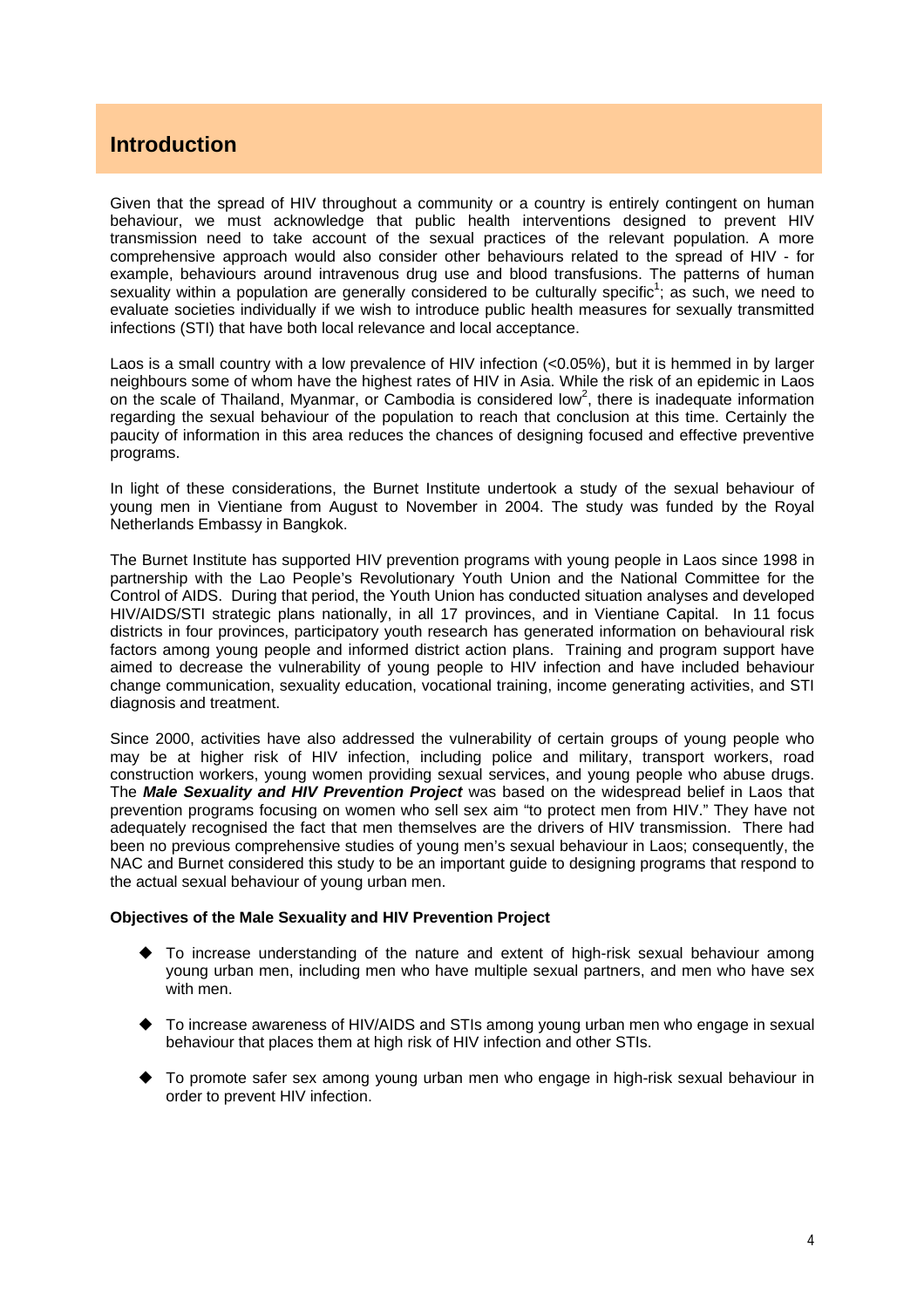# **Methods**

The study made use of qualitative and quantitative methods.

The qualitative aspect consisted of focus group discussions and semi-structured key informant interviews. Each focus group discussion (FGD) took between sixty to ninety minutes with five to six participants aged from 18 to 35 years. Discussions were facilitated by three teams each consisting of two young Lao volunteers who had undergone an intensive five day training course in research methods, which included the development and field-testing of standard question guides. FGDs were conducted with general young men, factory workers, soldiers, labourers, men who openly identify as "gay"i , entertainment venue and hotel employees, transvestites and male sex workers. Semistructured key informant interviews with 12 male sex workers were also carried out by trained Lao interviewers. Discussions were recorded by audiotape if participants consented (except for FGDs and interviews with sex workers) and the tape and/or verbatim notes were forwarded to Australia for qualitative analysis.

**Researchers practise participatory techniques of gathering information** 

 $\overline{a}$ 



Most FGDs with "general young men" took place in evening entertainment venues, including restaurants, beer shops, and night clubs. When venues were too noisy for discussions to take place, the FGDs were conducted in quieter nearby locations. Other FGDs were carried out at sporting venues, construction sites, and factories. One of the three teams comprised two openly gay men who facilitated the FGDs with other openly gay men and transvestites. The male sex workers were introduced to the researchers through informal contacts and the owners of venues where they worked cooperated in the research study.

The quantitative aspect of the study consisted of a standardized questionnaire administered to 800 young male volunteers. A random sample design was not used. However, to ensure that a reasonable cross section of the young male population of the Lao capital was sampled, geographic and social factors were considered: surveyors arbitrarily divided Vientiane into three areas and visited a number of purposively selected places within each area. One team of two surveyors was assigned to each of

<sup>&</sup>lt;sup>i</sup> In this report we use the term "gay" because this is the word most often used in the Lao language by study participants to refer to men who openly identify as preferring to have sex with men. While there are more formal words in the Lao language for homosexuals, these terms were rarely used by participants whether they identified as heterosexual or homosexual. For the rest of this report we will therefore use the term "openly gay men" to refer to men who openly identify as homosexuals.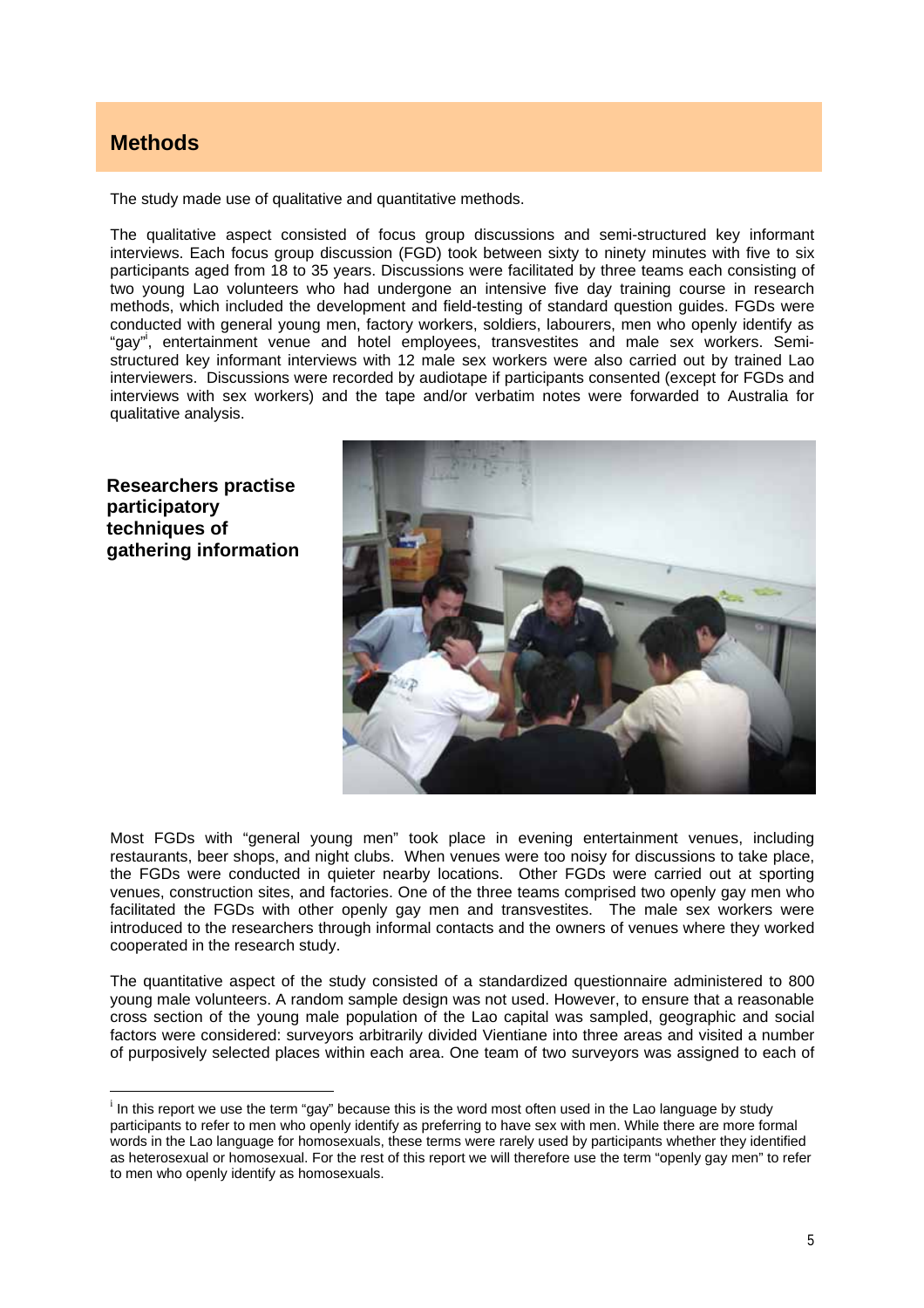the three areas. Within each area, surveyors visited a number of different sites where young men gathered to find participants for the study. Sites included: (1) entertainment venues; (2) villages, homes or dormitories; (3) sporting venues; (4) public places such as parks; (5) markets or shopping centres; and (6) factories or building sites. Men aged from 18 to 30 years were targeted for interview. On a weekly basis the study supervisor monitored the sites where questionnaires were administered to ensure that there was a diversity of survey sites.

The questionnaire consisted of 29 questions relating to sexual behaviours and attitudes. It was precoded, written in Lao and had been pilot tested among young men in Vientiane. The purpose of the survey was explained to all prospective participants and verbal consent was obtained. All surveyors were young Lao male volunteers selected by the Burnet Institute's office in Vientiane. All were fluent in Lao and received five days of training that included field exercises. The confidential questionnaires were completed by the participants by hand without supervision or intervention from the surveyors; names of respondents were not taken. In order to respect confidentiality, the completed questionnaires were not checked in the presence of the respondents.

Data were entered on EpiData 3.0. STATA 8.0 and EpiInfo 6 were used for the analysis.

# **Results**

A total of 29 focus group discussions (FGD) were conducted between August and November, 2004: 12 with general young men; three each with labourers, openly gay men, transsexuals, and entertainment venue or hotel workers; two with factory workers; two with male sexual workers; and one FGD with soldiers. Additionally, 12 semi-structured interviews were conducted with individual male sexual workers.

The quantitative survey questionnaire was administered to 800 young Lao men during August to November, 2004. Participants were recruited at entertainment venues (23%); villages, homes or dormitories (15%); sporting venues (14%); public places such as parks (14%); markets or shopping centres (8%); factories or building sites (5%); and other places (21%). Twenty-five questionnaires were excluded from analysis because they were either blank or contained little information beyond the age of the respondent.

| Table 1: Level of education: survey sample compared to<br>national figures                                               |              |                  |  |  |  |
|--------------------------------------------------------------------------------------------------------------------------|--------------|------------------|--|--|--|
| <b>Education Level</b>                                                                                                   | Sample       | National Figure* |  |  |  |
| Did not complete primary school                                                                                          | $0.3\%$ (2)  | 7.6%             |  |  |  |
| Completed primary school                                                                                                 | $2.8\%$ (22) | 41.2%            |  |  |  |
| Completed middle school                                                                                                  | $6.3\%$ (49) | 39.4%            |  |  |  |
| Completed High school                                                                                                    | 19.4% (150)  | 7.3%             |  |  |  |
| Completed or in college                                                                                                  | 36.9% (286)  | 4.2%             |  |  |  |
| Completed or in university                                                                                               | 33.8% (262)  | 0.3%             |  |  |  |
| Not stated                                                                                                               | $0.5\%$ (4)  |                  |  |  |  |
| Total                                                                                                                    | 100% (775)   | 100%             |  |  |  |
| * Educational status of male and female by residence and region. National<br>Reproductive Health Survey, Laos PDR, 2000. |              |                  |  |  |  |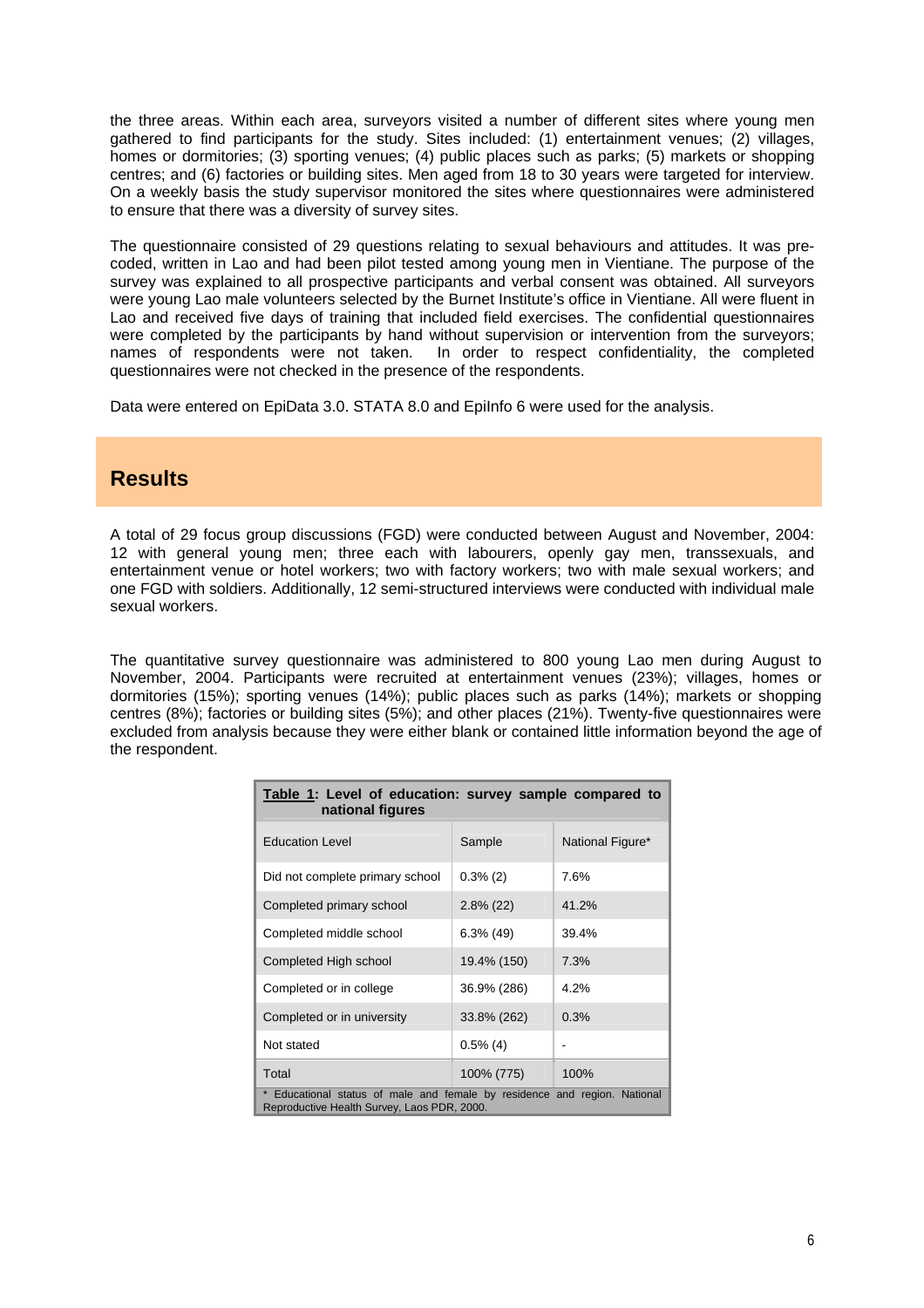Although the survey was aimed at the 18- 30 year age group, the actual age range of respondents was 14-40 years. The median age was 23 years. Over 90% had completed a high school education, which differs markedly from the national figure of 11.8% of urban males finishing high school studies<sup>3</sup> (Table 1). More than threequarters of interviewees had lived in Vientiane for longer than five years (Table 2). Only 20% were married, of whom 90.5% still lived with their wives (in contrast, 49.5% of Lao women are married by 19 years of age)<sup>4</sup>.

| Table 2: Length of time residing in Vientiane |                  |            |  |  |  |
|-----------------------------------------------|------------------|------------|--|--|--|
| Length of time in Vientiane                   | Number in sample | Percentage |  |  |  |
| Entire life                                   | 300              | 38.7%      |  |  |  |
| More than 10 years                            | 177              | 22.8%      |  |  |  |
| Between 5 and 10 years                        | 115              | 14.8%      |  |  |  |
| Between 1 and 5 years                         | 157              | 20.3%      |  |  |  |
| Less than 1 year                              | 25               | 3.2%       |  |  |  |
| Not stated                                    | 1                | 0.1%       |  |  |  |
| Total                                         | 775              | 100%       |  |  |  |
|                                               |                  |            |  |  |  |

| Table 3: Age of first sexual feelings |                     |                         |  |  |
|---------------------------------------|---------------------|-------------------------|--|--|
| Age                                   | Number in<br>sample | Percentage of<br>sample |  |  |
| <12                                   | 23                  | 3.0%                    |  |  |
| $12 - 13$                             | 120                 | 15.5%                   |  |  |
| $14 - 15$                             | 321                 | 41.4%                   |  |  |
| $16 - 17$                             | 196                 | 25.2%                   |  |  |
| >17                                   | 115                 | 14.8%                   |  |  |
| Total                                 | 775                 | 100%                    |  |  |
|                                       |                     |                         |  |  |

#### **Sexual feelings and sexual experiences with women**

In the quantitative survey nearly 60% of young males stated they had sexual feelings by 15 years of age (Table 3), while only 12% reported having their first sexual experience by this age. The median reported age of the first sexual experience with another person leading to orgasm was 18 years (Figure 1). This was in accord with the focus group discussions where it was stated that some men began sexual activity between 13 and 15 years of age, with 17 years thought to be the average.

In general, men rather than women were considered to usually initiate sexual activity (as well as the ones to terminate a sexual relationship). Men said that the majority of first experiences occurred before marriage – one focus group discussion concluded that almost all Lao men today had sex before they were married. According to the survey, vaginal sex is widely practised, although fellatio (32.9% reported experience with this), cunnilingus (20.2%), mutual oral sex (13.7%), mutual masturbation (83%), sex between a woman's thighs (14.9%) and anal sex (10.8%) were also reported.

Among unmarried men, 81.8% reported having had a sexual experience with another person leading to orgasm, and almost 40% said they currently had a steady sexual partner (male or female). By the age of 21 years, 92% of unmarried men reported having had sex with someone.

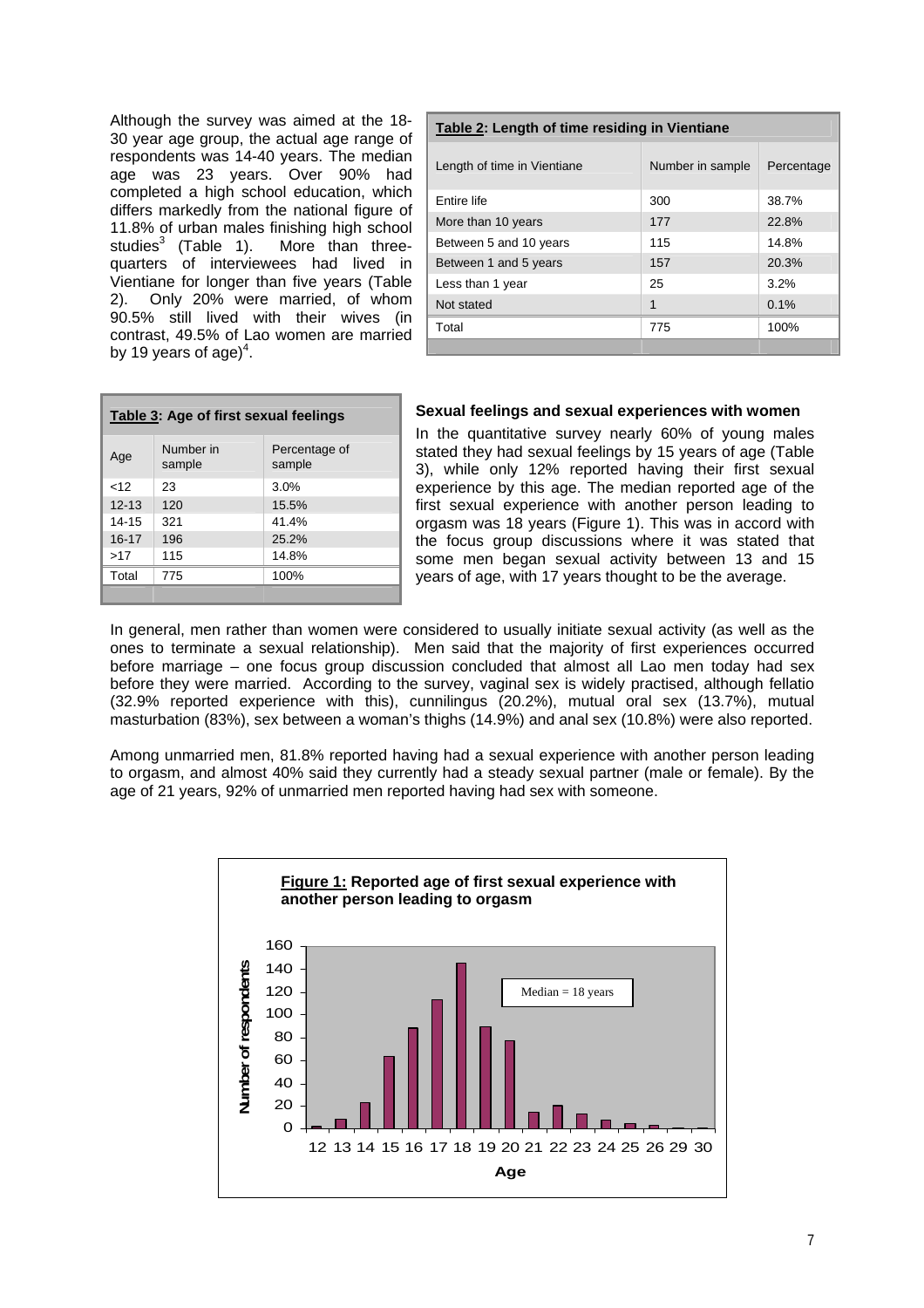During the first six months of 2004 the median reported number of female sexual partners for this group of men was two (Figure 2). About 24% of unmarried men said that they had no female sexual contacts during this period. On the other hand, 46.8% reported having had sex with two or more women, 13.9% said they had sexual experiences with four or more woman and 1.8% with 10 or more woman (Figure 2).

Similarly, 60.3% of married men reported having had two or more female sexual partners during the first half of 2004, with a median number of two partners. Divorced men (n=14) had a median of five reported female sexual partners during this same period.



According to the FGDs, having sex with multiple partners is desired by many young men in Vientiane: "*A fortunate man can have sex with a new woman until old, while an unfortunate man will have sex with the same woman until his death*". Sex takes place in guesthouses, rice-fields, forests ("green hotels"), dormitories or any dark and secluded location. Although entertainment workers may have more sexual opportunities, especially with greater access to female sex workers but also to clients and guests, they did not report having sex more often that general young men or labourers. However, they did tell of frequent propositions by clients and guests for sex. They may also act as agents to find sex partners for quests.

Young men in FGDs expressed concern for the sexual pleasure of their female partners. They described many ways of increasing the enjoyment of their female partners, including having longer sexual intercourse, stimulating sexual feelings gradually and gently by touching, hugging, romantic talking, kissing, fondling the woman's breasts and genitals, and sucking and kissing her body. In addition, young Vientiane men described a number of artificial methods intended to increase the sexual enjoyment of their female partners: threading a ring or hairs (often goat's hair) through the foreskin, inserting a foreign body under the penile skin (ball bearings, glass balls, melted toothbrush handles), increasing the size of the penis by wearing multiple condoms sometimes with wax or the skin of a turkey's neck between the layers, or by injecting olive oil (*namman champathong –* see picture at right) into the shaft of the penis. Discussion groups estimated that up to one-third of young men employed the latter technique. Oral drugs (*ya marathon, ya ding dong*) are occasionally taken to prolong intercourse, and alcohol was viewed as an aphrodisiac by some.



#### **Paying women for sex**

Of the 775 young men whose questionnaires were included in the analysis, 40.5% said that they had paid for sex with a woman at least once in their lifetime. This included 33.3% of unmarried men, 65.2% of married men and 78.6% of divorced men. During the period from January to June last year (2004), 31.8% of all the men surveyed said that they had paid for sex on at least one occasion. The median number of times among this group was two. This was the case for more than one quarter of all single men (26.1%), one in two married men (50.0%), and over 70% of men who were divorced (71.4%) (Figure 3). Three percent of all men said that they had paid for sex five or more times in this period.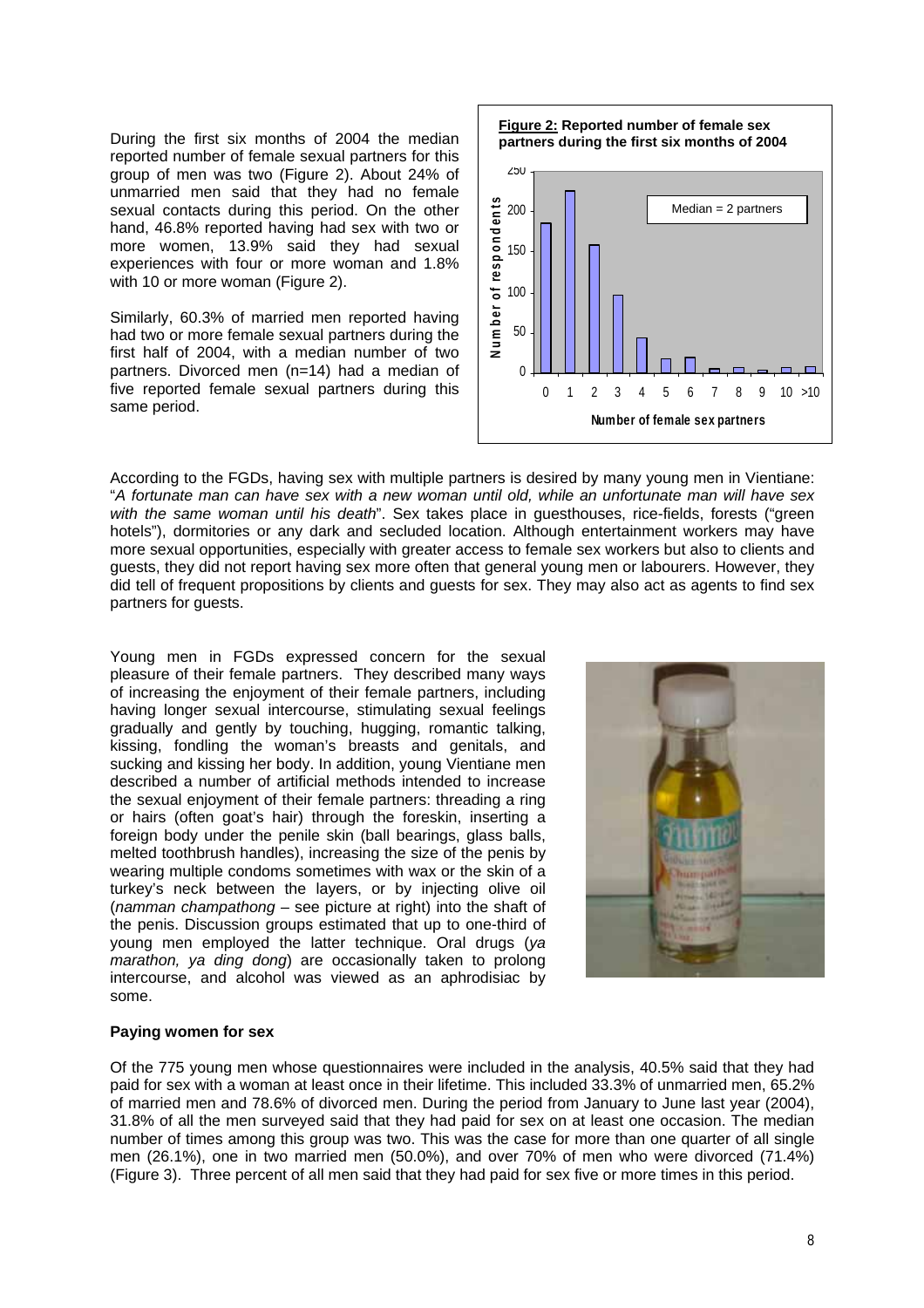**Figure 3: Proportion of men who reported paying for sex, Jan – Jun 2004 by marital status** 



Sex workers (known as "service women<sup>ii</sup>" in Lao) are viewed in a multitude of ways: as offering sexual experiences not appropriate to share with a girlfriend, fiancée or wife (eg, oral sex); as a means of gaining sexual experience before marriage and as an acceptable means of losing one's virginity; as legitimate providers of a service when partners are menstruating or pregnant; and as "dirty" women with a high likelihood of carrying sexually transmitted infections. However, there was consensus amongst FGD participants that most unmarried men did not go to sex workers. Many believed that paying for sex is a sign of an "inadequate" man. They said that sex should be easily available from girlfriends and friends of the same age without paying. Frequent visiting of sex workers by unmarried men would result in a loss of status. Yet others feel that a lack of spending power is the primary reason that young unmarried men do not (more) frequently pay for sex.



 $\overline{a}$ 

Lao men are more likely to meet women from whom they buy sex at nightclubs, discos, restaurants, and coffee and beer shops rather than at hotels or brothels (Figure 4). This is quite different from the situation in neighbouring Thailand and Cambodia and has obvious implications for targeting HIV/STI prevention programs. The brothel-focused 100% Condom Campaign, as it was implemented in those countries in the early 1990s, is unlikely to be effective in Laos.

ii The term "service woman" is a direct translation from the Lao phrase *phuxao bolikan* and may refer to a woman working in any service industry, most often in restaurants, bars, and coffee shops. The term *phuxao khay bolikan thang phet* is a more appropriate one for women selling sexual services; however, most of the study participants used the abbreviated term *phuxao bolikan*. In this report, we will continue to use the term "service woman" when discussing the Lao context and "sex worker" when referring generally to women who sell sex (eg, in other countries and in referenced papers).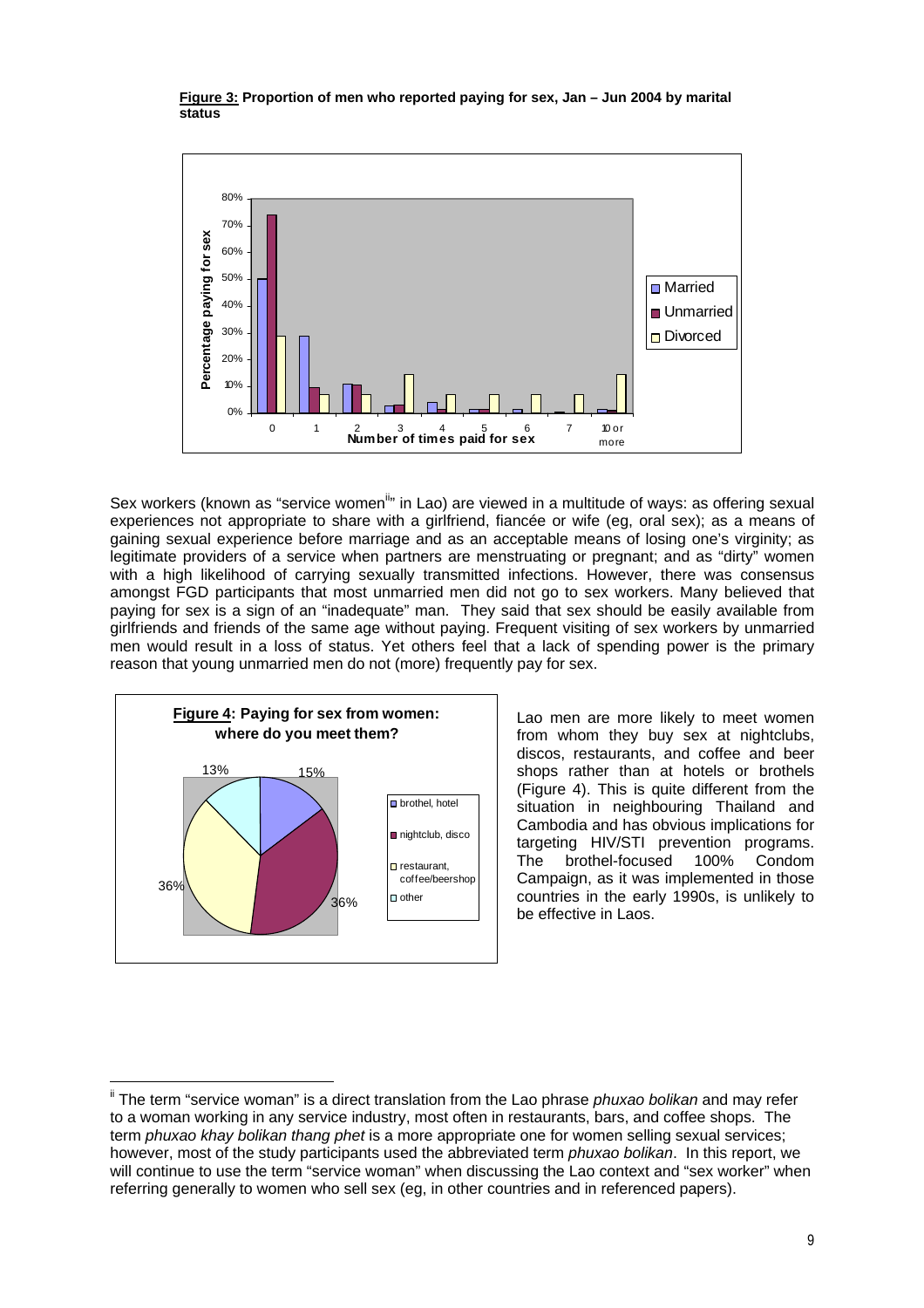#### **Safe Sex**

 $\overline{a}$ 

Figure 5 illustrates the reported condom use by young males in Vientiane with non-regular partners ("service women" were not differentiated in the questionnaire from casual partners"). Compared to unmarried men, married men are slightly more likely to *always* use a condom (45.0% versus 41.3%) and a little less likely to *never* use a condom (6.0% versus 8.5%) with a non-regular sex partner.



73.3% of respondents said they used a condom during their last sexual encounter with a non-regular partner. Again, married men (78.2%) reported higher use than unmarried men (72%). Reported use of condoms among the small number of divorced men (61.5%) in the sample, however, was considerably lower. There was no relationship between reported condom use and educational levels. However, our sample included very few poorly educated men. Table 4 compares our results with the National Behaviour Study of 2000-2001<sup>5</sup> and various surveys from Thailand<sup>6,7,8</sup>. It is interesting to note that while Thailand has recently recorded a decreasing rate of reported condom use with casual partners, reported condom use among Vientiane men appears to be unchanged since 2001. The proportion of men reporting to have sex with service women and casual partners is significantly higher in Vientiane in 2004 compared to the findings in several Lao provinces in 2001-2002.

| Table 4 : Comparison of condom use from a selection of regional behavioral surveys |                                                  |                                |                                                         |                                              |  |  |
|------------------------------------------------------------------------------------|--------------------------------------------------|--------------------------------|---------------------------------------------------------|----------------------------------------------|--|--|
| Study                                                                              | Group of men having sex in the last 12<br>months | with<br>Non-regular<br>partner | Percentage of men having sex<br>"Service woman"<br>(SW) | Reported<br>condom<br>use<br>during last sex |  |  |
| Male Sexual<br>Vientiane<br>Behaviour Study (2004)                                 | Married men in Vientiane (6 months)              | 60.3%                          | 50.0%                                                   | 73.3%<br>non-<br>regular partner             |  |  |
|                                                                                    | Unmarried men in Vientiane (6 months)            | 57.6%                          | 26.1%                                                   | (CP and SW)                                  |  |  |
|                                                                                    | <b>Truck drivers</b>                             | 20%                            | 31%                                                     | 88% (SW)                                     |  |  |
| Laos National Behaviour                                                            | Military                                         | 18%                            | 11.5%                                                   | 75% (SW)                                     |  |  |
| Survey (2000-2001)                                                                 | Police                                           | 28.5%                          | 24%                                                     | 76% (SW)                                     |  |  |
|                                                                                    | Seasonal male migrant workers                    | 12%                            | 6%                                                      | 65% (SW)                                     |  |  |
| National<br>Thai<br>study<br>(1999)                                                | 20-24 year olds                                  | 39%                            | 25%                                                     | 64% (SW)<br>24% (CP)                         |  |  |
| <b>National</b><br>Thai<br>study<br>(1995)                                         | 21 year old military recruits                    | 51%                            | 50%                                                     | 51% (SW)<br>50% (CP)                         |  |  |
| National<br>Thai<br>study<br>(1990)                                                | 21 year old military recruits                    | 55%                            | 37%                                                     | 38% (SW)                                     |  |  |
|                                                                                    | $CP =$ casual partner                            |                                |                                                         |                                              |  |  |

iii The term "casual partner" is used to indicate a sexual partner who is not a wife, regular sex partner (eg, girlfriend), or service woman. "Non-regular partner" on the other hand includes service women.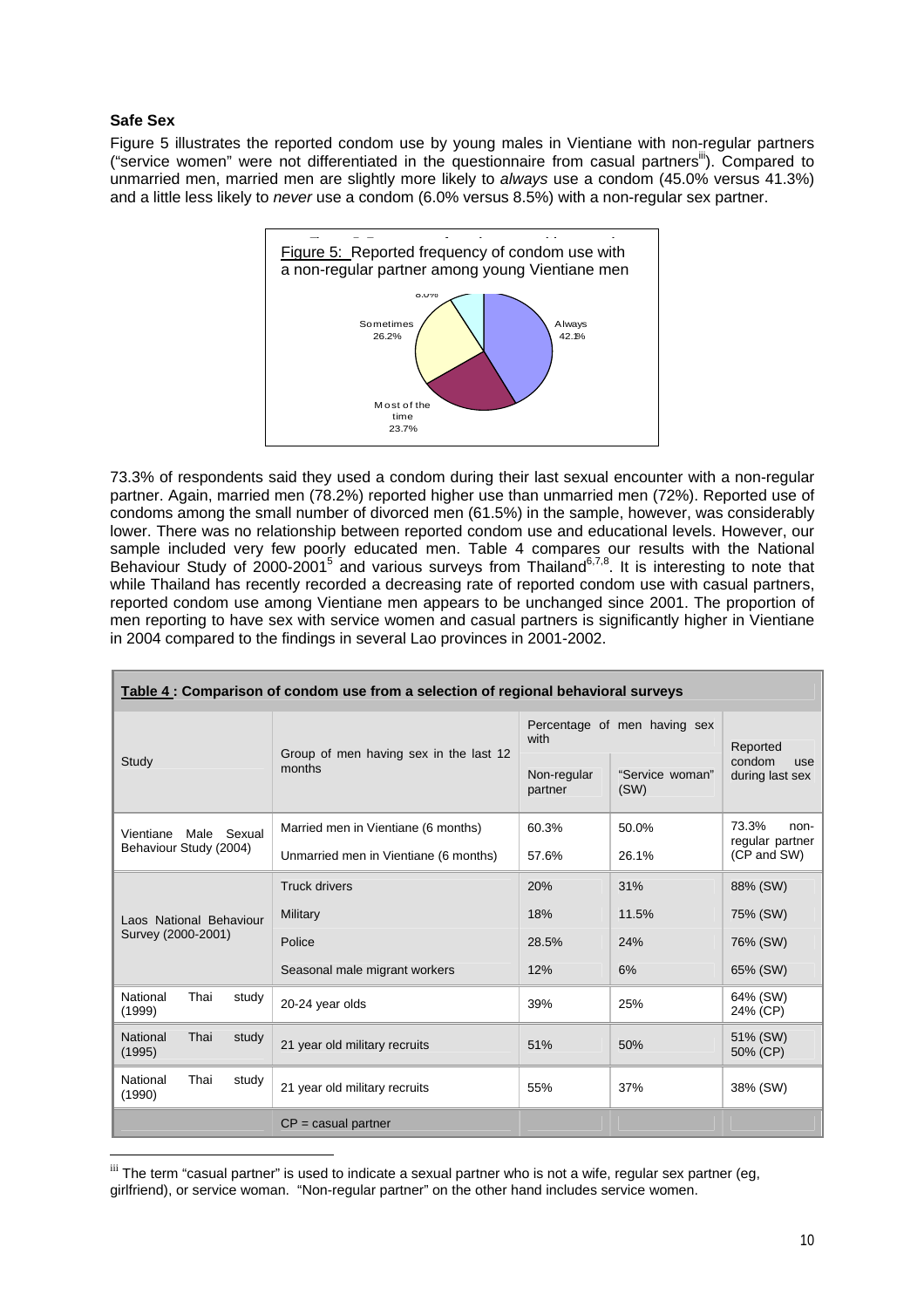Although there was a high level of awareness of condoms and HIV and STI prevention among all the focus groups, this was invariably associated with a number of beliefs that lead (in part) to the selective use of condoms.

Firstly, there is the idea that a person's HIV status can be assessed by their visual appearance or their manner or bearing. Many men said that if women look good, dress well, and come from a good background then there is no need to use a condom. Some men even look for signs they consider as indicators of infection to decide if a condom is needed:

"*Some people judge women by touching them and assessing their body temperature; if a woman feels hot and there is a white membrane on the tongue that means she is infected and a condom is needed*." (FGD participant)

Secondly, most young men stated that condoms reduce sexual feelings for both men and women. Participants explained that condoms reduce the contact between penis and vagina, thus causing a delay in ejaculating. Some said that women liked this because it prolonged intercourse and gave them more pleasure. Others said that women like to feel a man ejaculating and do not like condoms.

Thirdly, the use of a condom in established relationships has been interpreted as a sign of mistrust and a threat to the relationship itself. This belief even extends to lasting associations with "service women".

"…*using a condom makes women unhappy. Men will not use a condom with a person they trust and know well and with whom they have a close relationship*." (FGD participant)

Transvestitesiv *(kathoey)* held similar views:

 $\overline{a}$ 

*"We sometimes don't use a condom, because we are confident that the men that we sleep with do not play around and we know each other well."* 

The "general young men" and entertainment venue employees in FGDs mentioned that men were more likely to wear a condom when with "service women", "*but not use (them) with beautiful service women or with steady sex partners who know them well*." Some men did say that using a condom increases their confidence that they will not acquire a sexually transmitted infection. "Service women" or women at high risk are identified as women who work in entertainment venues, such as nightclubs. Women who work in restaurants, beer and coffee shops, salons, dormitories or factories are generally perceived as being free of infection although they may also provide a sex service. On the other hand, the idea that "*women with beautiful eyes may carry HIV*" has been popularised by a recent HIV awareness campaign.

However, even the perceived need to use a condom with a "service woman" may be overridden by the wish to enjoy sex, especially when paying for it,…"*using a condom is nothing for sex, just a waste of money*".

These common attitudes, which influence the decision on whether to use a condom or not, were shared by male sex workers and transvestites (*kathoey*).

Like other young men, male sex workers believed that a person's external appearance and general character were associated with their likelihood of carrying HIV. This applied both to their own clients and to women whom they paid for sex.

iv "*Kathoey*" is the commonly used term in the Lao (and Thai) language to describe a man who routinely dresses as a woman and behaves in a feminine manner. The term has also been commonly used to describe any man who prefers to have sex with other men. As in Thailand, there is an increasing awareness among the Lao people (at least urban and educated Lao) that there is a difference between transvestites and other men who prefer to have sex with men.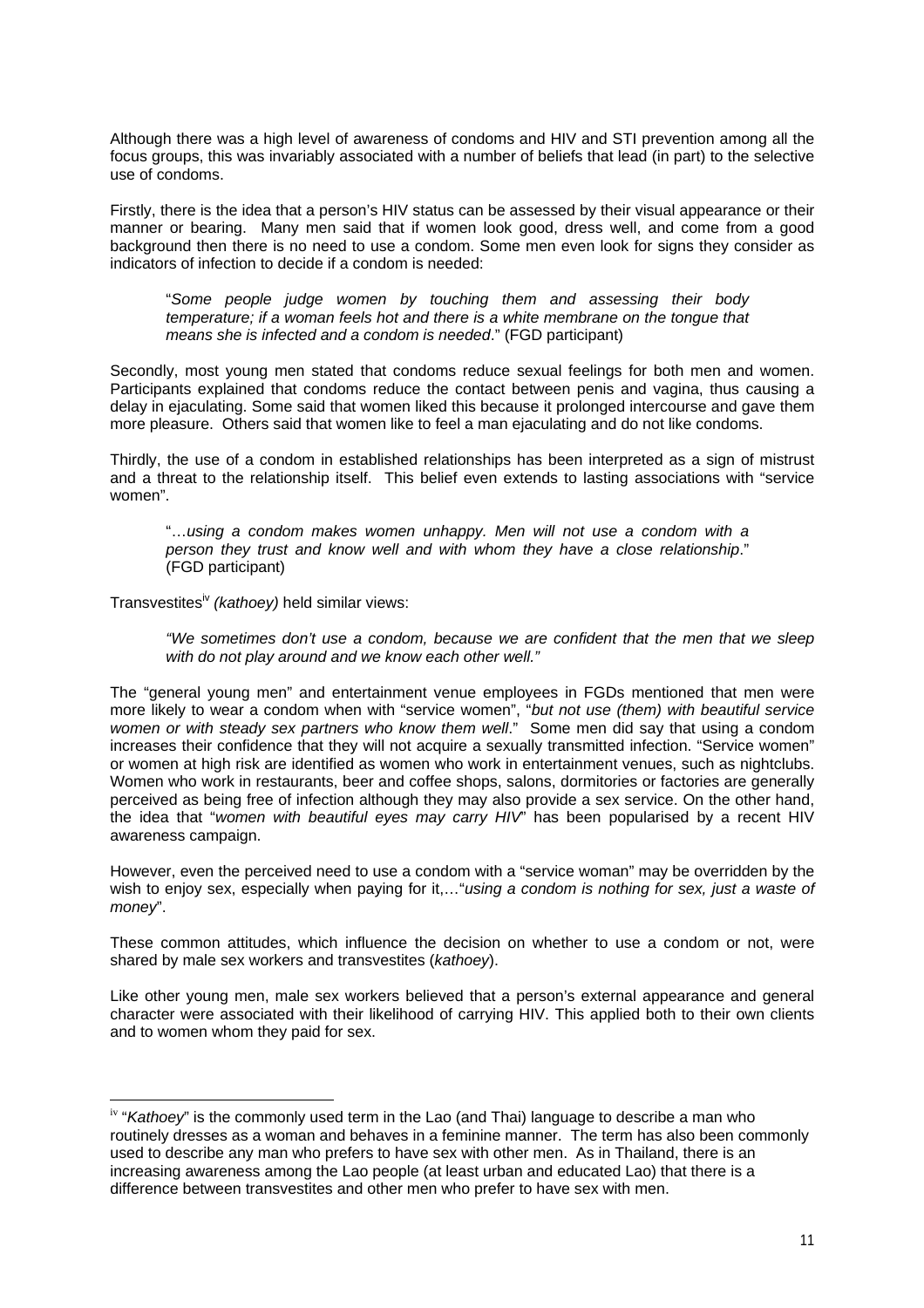"…*men can judge whether or not to use a condom, it depends on the characteristics of women, if women look good, good background and beautiful, no need for a condom*". (male sex worker)

As expressed by another male sexual worker in relation to his male clients:

"*If a customer …asks me not to wear a condom, ...I will observe his general health condition from his external appearance (handsome or good characteristics and attitudes*)."

The nationality of a prospective sex partner also influenced the choice to use a condom:

"*With foreigners we should always use a condom, because Lao customers hardly ever have AIDS or STIs, or very few Lao men would have it but with foreigners we use it every time, safety first*". (male sex worker)

It is worth noting that this last quote does indicate awareness that condoms provide "safety"; however, the decision is flawed on the basis of a misconception of who may or may not be infected with HIV.

Nonetheless, financial incentives can lead to a waiving of this rule among male sex workers:

"*If the customer proposes more money for not wearing a condom for anal sex, I will see how much money it is. If it is a lot, I will do it …*"

Furthermore, male sex workers tended to believe that, as individuals, they faced little risk of contracting STIs and expressed feelings of invulnerability:

*"Mostly I don't use a condom, I just use occasionally, nothing will happen to me."*

Drugs and alcohol are widely perceived as factors that make condom use less likely. Labourers reported a high use of amphetamines among their colleagues for enhancing sexual pleasure. Intravenous injection of drugs was said to be very uncommon. The practice of looking for sex after drinking is reported as a common behaviour among young men. With unplanned intercourse, condoms are often not available. The choice is then between unprotected sex and using a plastic bag. FGDs with "general young men" and entertainment workers revealed that men sometimes use plastic bags over their penis instead of condoms if the latter are not available.

FGD participants believed that sexually transmitted infections are frequent among young men in Vientiane. The practice of over-the-counter purchase of medications, including injectable antibiotics without medical consultation, and seeking the advice of friends rather than that of a qualified medical practitioner appeared to be the norm. Gonorrhea and genital warts were the most commonly reported infections in the FGDs, as one labourer commented,

"*Many of my friends experienced gonorrhoea. One of them told me that he had sex without a condom with a woman from the beer shop; he said that she was very beautiful and he thought she would be free from disease. Three days later he felt sore when he urinated. After that he found the pus released out with urine was lok nong nai (gonorrhoea). He asked friends what to do, he bought medicine from the pharmacy and he was all right*".

The technique of washing the penis after unprotected intercourse with a variety of solutions and the belief that this provided sufficient post-coital protection from STIs were also prevalent among the "general young men" FGD participants:

"*People advise me that if we don't have a condom we should withdraw the penis straight away after ejaculation, not leave penis inside the vagina, and then wash the penis immediately with Pepsi or water or acid*".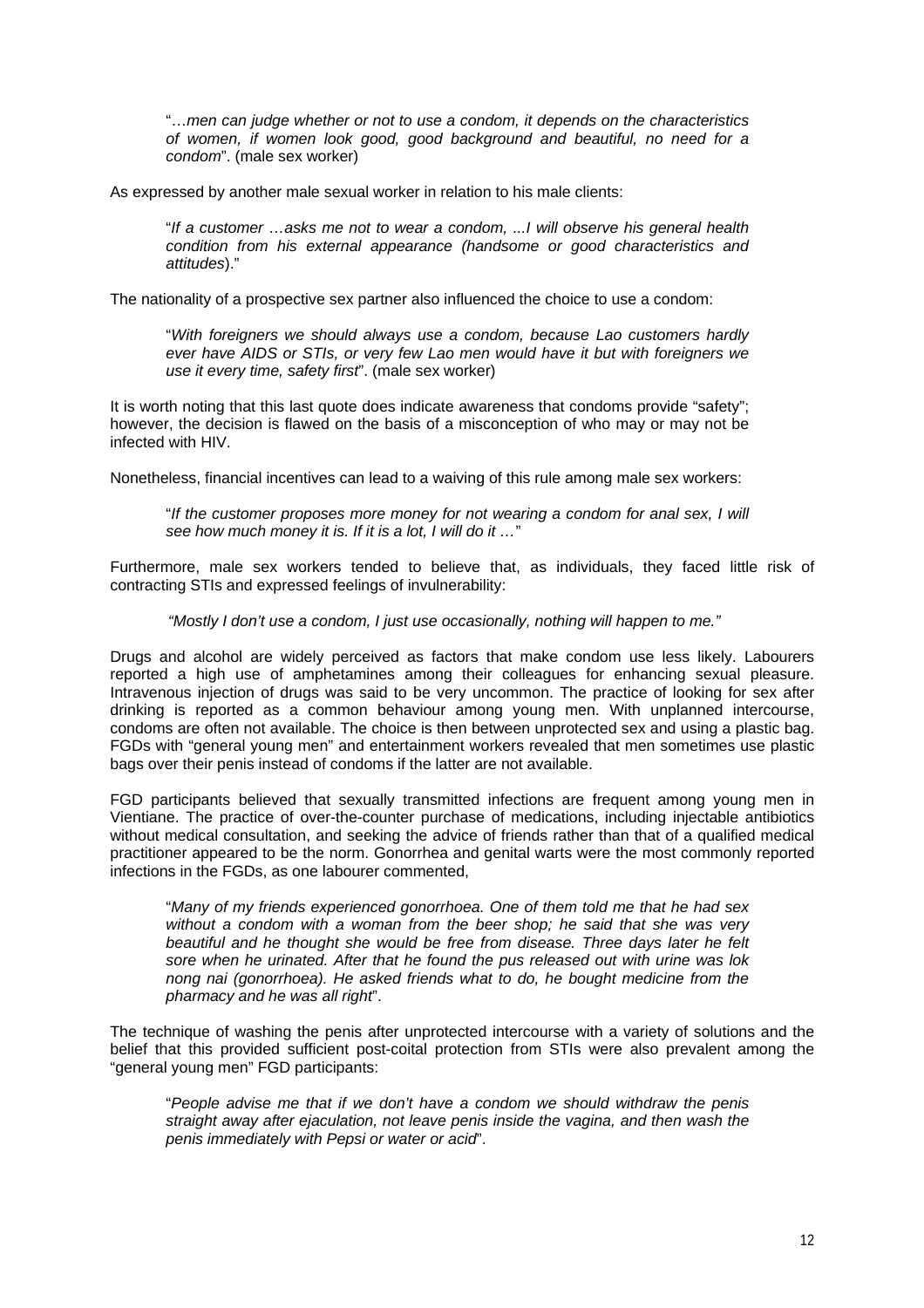Almost one third of the men surveyed (28.1%) reported that they had been pressured into sex. This was higher among men who reported ever having had sex with another man (40% compared with 25% of men who had never had sex with a man). This was a surprising finding and one that was not explored in FGDs. Apart from the numerous possible emotional and physical adverse consequences of coerced sex, this might also put young men at higher risk of STIs and HIV. We did not collect information on the frequency of condom use during coerced sex. It might be quite low; for instance, in a Thailand study that found that over 40% of Thai women had been physically and sexually abused by a partner, "condom use (was) almost non-existent…and the threat of violence often prevents women from negotiating safe sex."

#### **Masturbation**

Because masturbation is a healthy alternative to unsafe sex with another person, we wanted to know if Lao men felt any inhibitions about this practice. The survey found that 67.2% of respondents reported that they masturbate (Figure 6), with frequency related to age: 46.2% of men aged 23 or under said they masturbated at least once a week compared to 29.5% of over 23 year olds. Unmarried men were also more likely to report that they masturbate regularly (43.2% reported masturbating at least once a week) when compared to married men (21.5%).

Men in FGDs described masturbation as a very common practice among most young men, casting doubt on the truthfulness of the 32% of survey respondents who said they did not masturbate at all. The lack of privacy was said to be one common constraint to masturbating; no health risks were mentioned apart from "tiredness". Some FGD participants said that some young men sometimes masturbate with their friends.





There may be a common belief that frequent masturbation is related to lack of opportunities to have sex with other people. However, the survey data do not support this notion. The frequency of reported masturbation was not related to either the number of sex partners or the number of times a man paid for sex during the first six months of 2004.

#### **Sex and pregnancy**

Attitudes to sex in pregnancy varied among participants in the FGDs. Some men quoted the traditional saying "*mae man sii thao ork oua gork sii thao tai" or* "pregnant women can have sex until giving birth and old grey haired people can have sex until death" to indicate that sex during pregnancy is acceptable. There was a minority view that there are no medical contraindications to having sex throughout pregnancy. However, the most broadly held belief was that sex in pregnancy posed a danger to the unborn child and could induce miscarriage, risks that increased as the pregnancy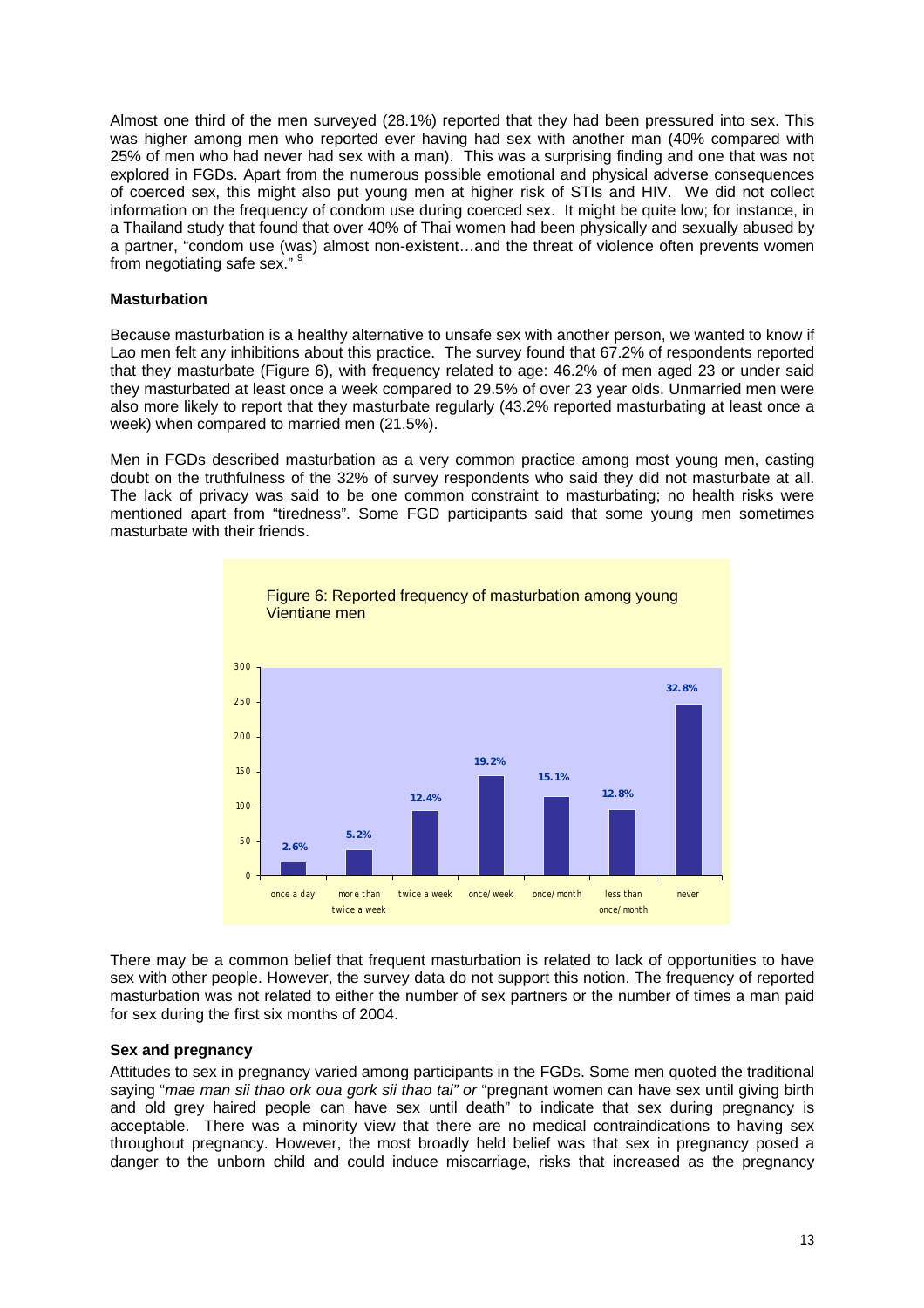progressed. Many men also expressed a preference for sex with other women while their partners were pregnant.

These attitudes were reflected in the quantitative survey. While 82.3% of men thought that it was appropriate to have sex during the first trimester, this dramatically decreased to 14.0% for the second trimester, and 5.2% for the third trimester. Just 1.9% of young Vientiane males thought that sex in the final month of pregnancy was acceptable. This outlook varied only marginally according to marital status or education (Figures 7 and 8).

Only 1.7% of respondents believed that it was appropriate to have sex within a week of delivery, 3.4% from 1-4 weeks after birth, 22.0% from 1-2 months, while 72.9% thought that sex beyond 2 months was appropriate.

Among those married men with children, fewer than 3% had sex within a month of the most recent delivery, 50% between one and two months, and the remaining 47% resumed sexual relations only after two months.

33.9% of all Vientiane men, whose





partner had been pregnant, responded that they had had sex with another person during the most recent pregnancy. This figure was almost twice as high for currently married men (64.1%), even more frequently reported for divorced males (83.3%), but was an uncommon practice among unmarried men (4.5%) who had a pregnant partner.

Sex outside the primary sexual relationship during the partner's pregnancy took place with "service women" (19.3% of all men; 41% of married men), casual partners (29.9%; and 58.1%), steady girlfriends or "minor wives" (5.2%; 8.5%), and other men (1.4%; 1.7%).

These findings have very important implications for the approach to preventing HIV transmission from parents to their children and are further explored in the Discussion section of this report.

#### **Sex with men**

Men were asked in the questionnaire how many times they had ever had sex leading to orgasm with another man. Of the men surveyed, 18.5% reported having had at least one such sexual experience. This included 10.8% of married men, 20.1% of unmarried men and 35.7% of divorced men. Reported sexual experiences varied from cuddling/ kissing (52.2% of those who had ever had sex with a man) to mutual masturbation (47.8%), oral sex (69.1%) to anal sex (55.1%). Figure 9 shows the reported number of lifetime experiences of Vientiane men with other men.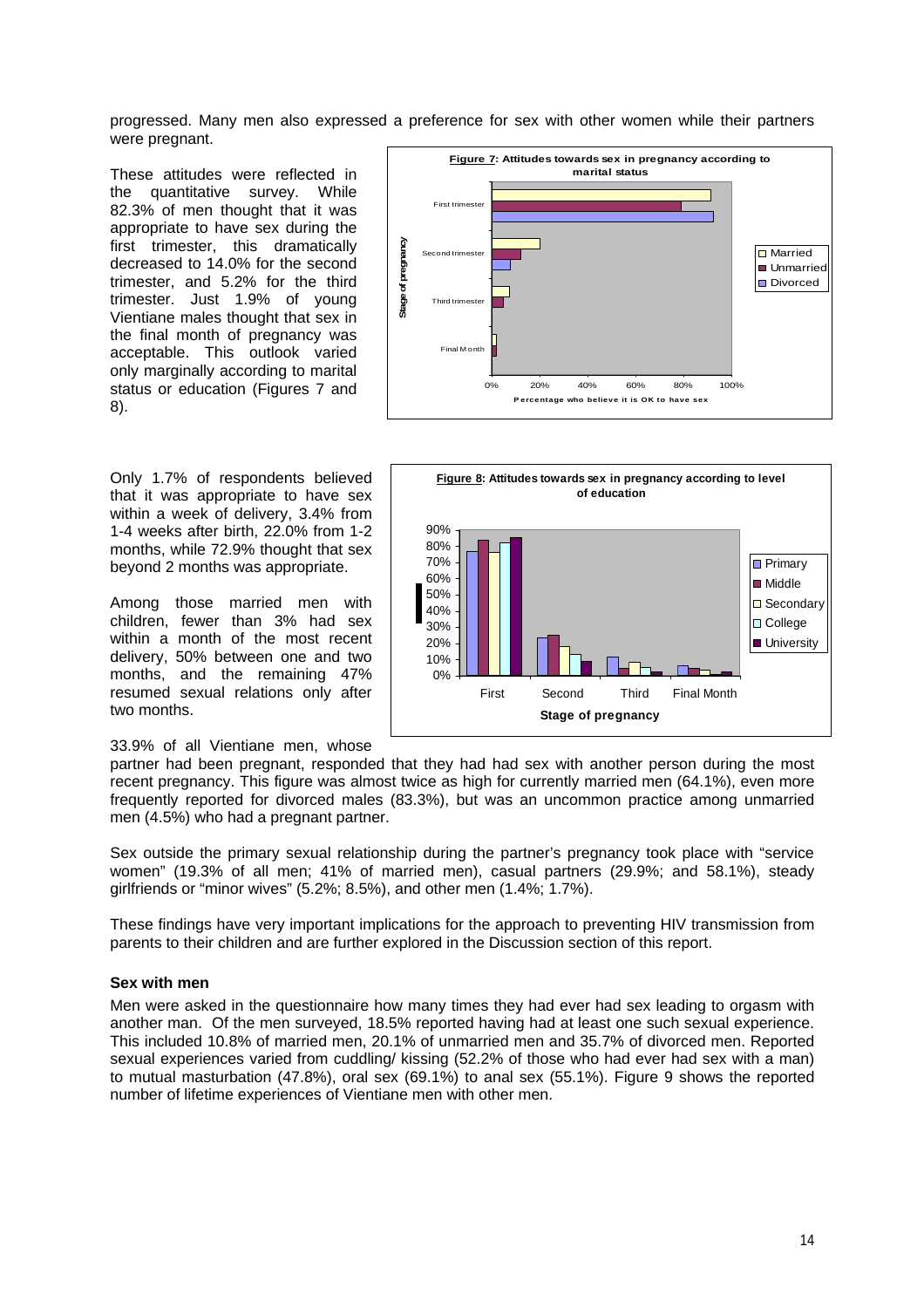Figure 9: Reported number of lifetime sexual experiences with other men



We considered the possibility that the three openly gay men among our six researchers may have over-sampled other openly gay men and biased the findings on same sex behaviour. Analysis of the responses to questions on same sex behaviour disaggregated by individual researcher indicates that there was no such bias. The proportions of respondents contacted by openly gay men who reported having sex with other men more than five times in their lifetime (2%, 4.5%, and 1%, respectively) were lower than the aggregate finding (4.8%).

Almost 8% of young Vientiane men reported that they had sex with both a man and a woman during the first six months of 2004, while 10.2% of all men stated they had sex with another man during this period. Of this latter group, more than one in three divorced men (35.7%), 4.4% of married men and 11.1% of unmarried men reported sexual relations with other men from January to June of 2004.

Surveys from other countries have consistently found that between three and five percent of all men prefer to have sex with men.<sup>10,11,12</sup> Assuming that Laos is no different, the group of Vientiane men who reported more than five lifetime sexual experiences with other men (4.6%) appears to represent the proportion of the sample who prefer to have sex with men. However, this does not seem to be the case when examining the recent sexual history of these 36 men. All but one had a female sexual partner during the first six months of 2004, and 41.7% (15/36) had two or more female sex partners during this period (range 2 -16). At the same time, 52.8% (19/36) had sex with two or more male partners (range  $2 - 6$ ). Four of the men had sex with at least two men and at least two women. It is therefore difficult to assume the sexual orientation of any of the men from an analysis of the behavioural survey.

The proportion of condom use by young Vientiane men on the last occasion they had anal sex with a man (73.9%) is similar to that reported for sex with non-regular female partners (73.3%). Lubricant use, on the other hand, is far more common for men having sex with men (43.8%) than for men having sex with women (14.0%). We did not ask whether men used oil-based or water-based lubricant.

FGDs with "general young men" revealed that they were aware of same sex behaviour in Vientiane but claimed not to know how common it was. Some men admitted that some "complete" men sometimes have sex with other men, perhaps when they are drunk and are unable to have sex with a

 $\overline{a}$ 

<sup>v</sup> The term "complete man" is derived from the Lao phrase *phuxay tem tua*, which translates literally as "fullbodied man" and is commonly used among young Lao men of all types to describe heterosexual or "straight" men.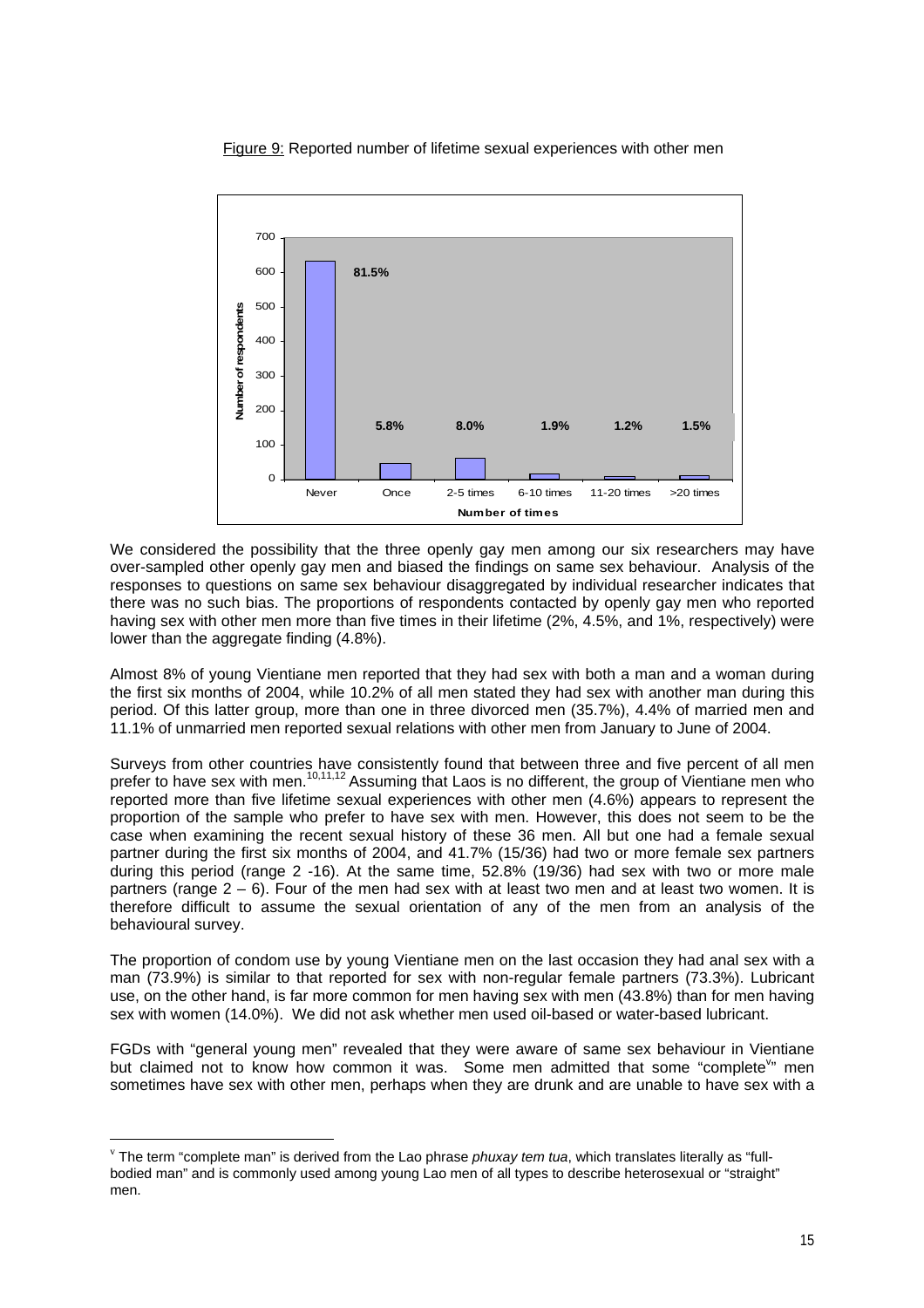woman or if they are in prison. Several groups also said that they knew of young "complete" men who occasionally have sex for money either with gay men or *kathoey*.

Focus group discussions included a number of specially targeted groups of men who have sex with men. These included openly gay men, male sex workers, and *kathoey*. According to FGDs with openly gay men the number of men who openly acknowledge having sex with men is on the increase in Laos. The FGD participants said that men are having sex with each other for fun, for the experience, as a release when drunk and perhaps because there is greater understanding between men than between men and women. However, all subsets described a culture of prejudice against men who have sex with men in Lao society:

"*There is a huge stigma attached to men who have sex with men. They (general people) don't understand the need of individuals, they don't accept, they don't want to stay close to these people, the bodies of these people are dirty. They discriminate against these people because of their perceived sexual behaviours. They don't know what these people want, and how these people feel, and look down on them. This practice (homosexual) is against culture, custom, tradition. Women who have sex with women are also stigmatised, worse than men. Society cannot accept this behaviour. It is probably only 2% of people in the society would accept it*" (openly gay man).

Male sex workers are disliked to an even greater degree:

"*Society identifies these people as abnormal because they sell their bodies, they should not do this. People look down on them and they are determined as sex addicts, polygamists and have huge HIV infection.*" (Openly gay man)

Some *kathoey*, however, argued that despite a general negative view of them by society there was an increasing acceptance, though this did not extend to working in government offices.

Whereas most openly gay men and kathoey recognized a sexual interest in men at an early age, all the male sex workers who participated in the study identified as "complete" or heterosexual men. Many have come to Vientiane from provincial areas, have little family support locally, and may be from ethnic minorities with poor Lao language skills. In the majority of cases they engaged in the work for financial reasons:

"*I work in this area because I have no money, there are no other options. My mother died. I feel I lack the warmness from family. I always have conflict with my father. He is not interested in me.*" (male sex worker)

Some men said that they enjoyed the experiences and the work was considered an easy way to earn money. On average male sex workers would see ten clients a month and earn approximately 10,000 baht (250 USD) per month. Income, however, declined with age and familiarity with the customers. Some worked for just a single week, others for many months. A percentage of male entertainment venue workers – possibly 20-30% - act as opportunistic sex workers, having sexual liaisons with male and female clients for money on request. Male sex workers are usually the 'insertive' partner during intercourse.

A few *kathoey* also sell sex, usually to "complete men" both foreign and Lao. Unlike male sex workers, *kathoey* claim that they always play the receptive sexual role. Openly gay men, in contrast, engage in all forms of sex including being both the insertive and receptive partner in anal sex. The decision to sell sex by *katheoy* seems to be more of a personal choice rather than dictated by economic necessity. Gay men distinguish themselves from *kathoey* whom they view as effeminate, "soft as women" and interested only in 'complete' men. Openly gay men may target "complete" men or other gay men to negotiate sexual experiences.

In general, an understanding of the mode of HIV and STI transmission and prevention seemed to be poorer among male sex workers than among *kathoey* and openly gay men. For all groups however, condom use is governed by the same subjective factors as discussed earlier.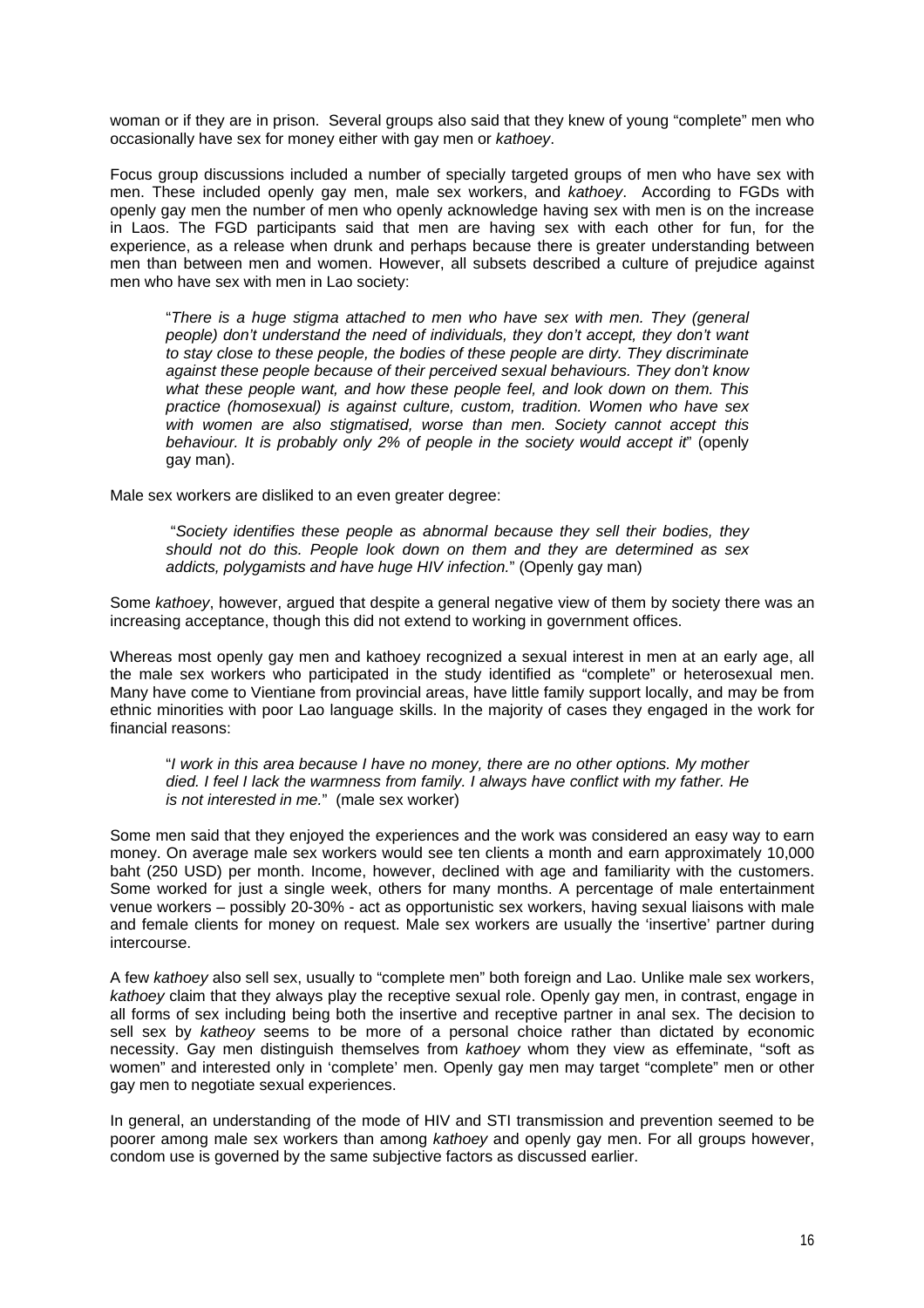

Figure 10 shows the interactions between different subgroups of young men and women in Vientiane. Men who sell sex seem to be a common link between all subgroups, selling sex to both men and women while having regular female partners. As mentioned, they mostly tend to identify as being 'complete men'. Classifying all men who have sex with men as "gay" ignores the diversity of behaviours and identities of these men (hence the separation of kathoey and gay men in the diagram).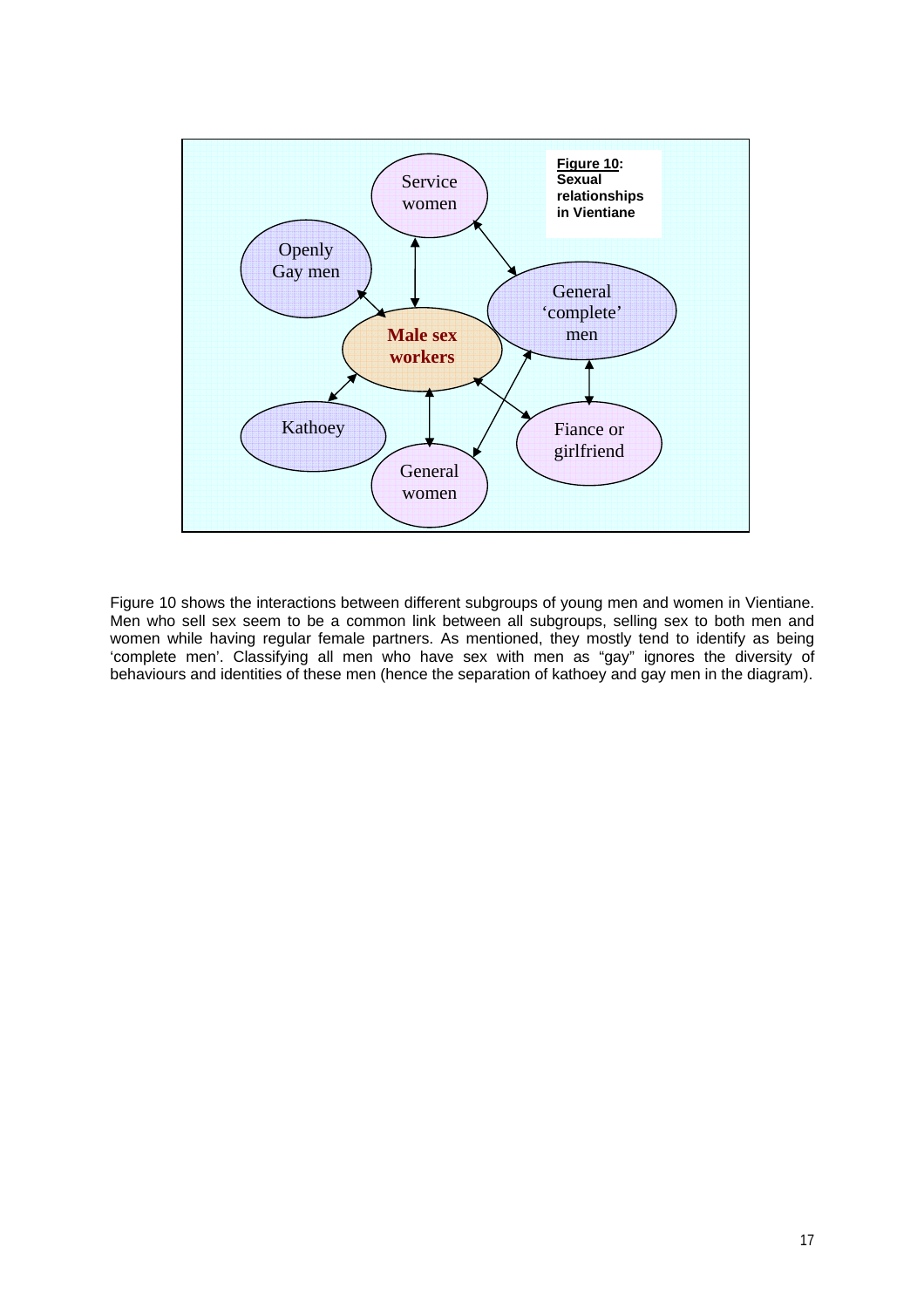# **Discussion**

This study (one of the few of its kind conducted in Laos) provides a wealth of information on the sexual behaviour of young men, which could guide future HIV prevention programs. While the survey only looks at the attitudes and activities of men living and working in Vientiane, it nonetheless illuminates both important similarities and differences in Lao male behaviour compared to men in other countries, including countries in the immediate region. These differences may influence the pattern of HIV spread and other STIs within urban communities in Laos, and they point to the types of preventive interventions likely to be successful.

### **Limitations of the study**

The quantitative aspect of this study incorporated a purposive sampling technique, not a random selection process. Our sample is skewed toward men of higher education. Sub Saharan African studies have demonstrated the protective effects of education on the prevalence of HIV in a community. Better education may at first increase the risks of HIV since it is sometimes associated with wealth, travel and access to sex workers; but such education is ultimately the best shield against infection as knowledge about, and access to, safe sex practices are more widely distributed in the community.13 Thai studies have shown that rural dwellers engage in more risky behaviours than their urban counterparts.<sup>1</sup> Other Thai studies have suggested that educated men may be more reluctant to admit to sexual practices perceived to be "deviant"<sup>1</sup> than less educated men. Our sample, then, may admit to sexual practices perceived to be "deviant"<sup>1</sup> than less educated men. Our sample, then, may represent a group who have the 'minimum likelihood' of risky sexual behaviour in Lao society.

The study researchers had limited experience in both qualitative and quantitative studies. Nevertheless, the response rate to the survey (97%) was high and the findings were not inconsistent with other studies in neighbouring countries. There was also a reassuringly high level of consistency between the responses to the questionnaire and the information gathered in the focus groups with young men. Perhaps, the greatest limitation was the inexperience of the researchers in probing the attitudes of young men in FGDs and interviews. This inexperience may have been compounded by a cultural reluctance to probe the personal behaviour of other young men<sup>vi</sup>. This explains the limited qualitative data on, for example, why some "complete" men sometimes have sex with other men, why oral sex with women is uncommon, and the nature of the coerced sex reported in the survey.

### **Implications of the study**

 $\overline{a}$ 

Because most men report having sexual feelings very early in adolescence (around 12 years of age) and begin sexual activity around the age of 18 years, sexuality and sexual health education must begin at least in middle school. This education needs to be broader than merely promoting the use of condoms and needs to encourage more equitable sexual relationships between men and women.

Our results are very similar to recent findings from Thailand.<sup>10</sup> As the UNDP concluded for Thailand, safe sex messages must reach young men before they become sexually active.<sup>10</sup> But what messages need to be delivered at this age?

Young Lao men are not only initiating sex at an early age, but they may also be the victims of sexual abuse including coerced sex. Nearly one third of the men surveyed reported that they had been pressured into sex. Further studies are needed to clarify the nature of forced sex among young Lao men. In addition to school-based sexual health education, then, counselling and social services may be necessary components of a comprehensive sexual health program.

vi This cultural attitude is summarized by the Lao word "*kengjai"* which commonly inhibits probing in qualitative research in Laos. The term reflects a desire not to make another person feel uncomfortable.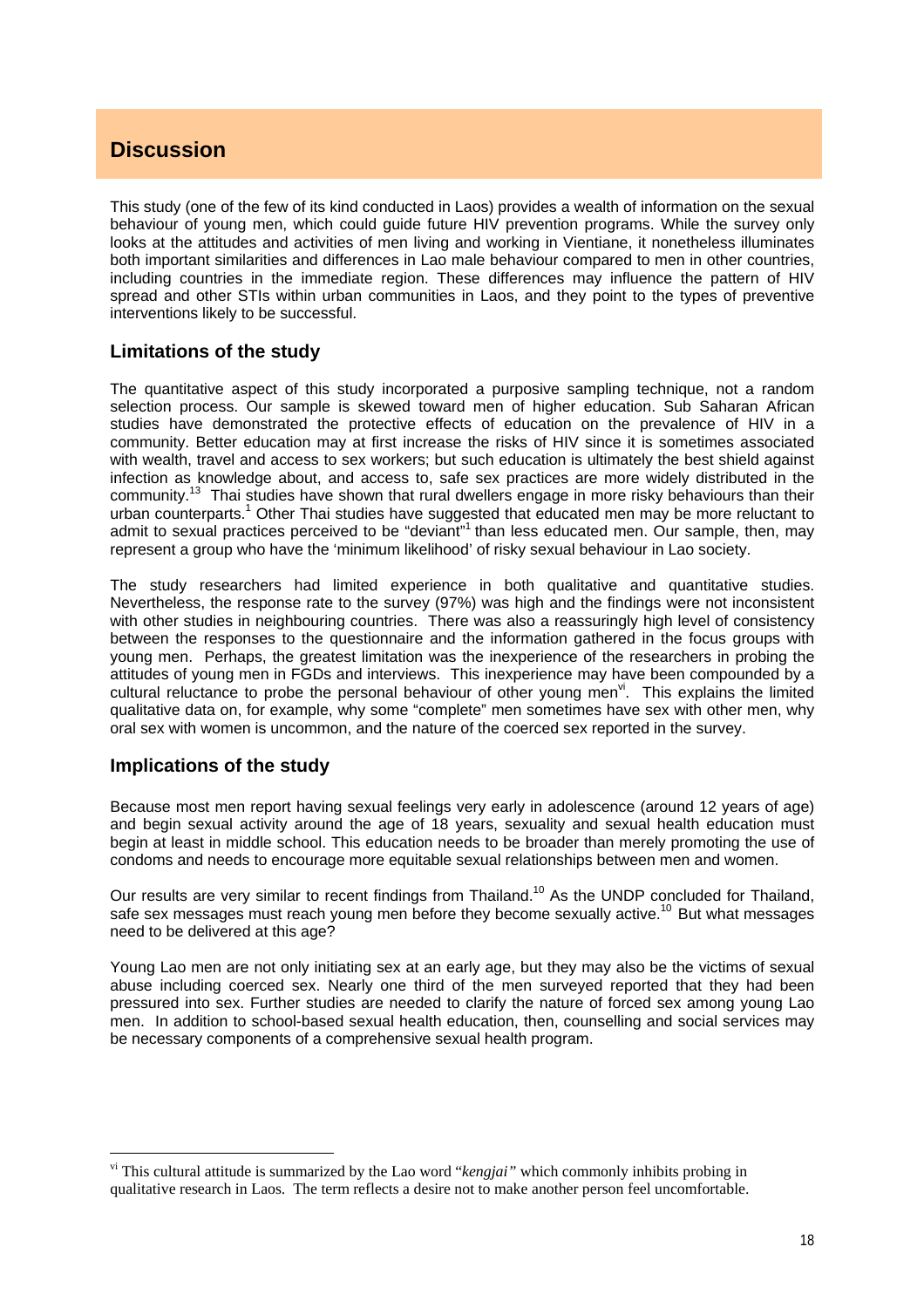### **Condom use**

Although most young Vientiane men understand how HIV spreads and how to prevent its spread through the use of condoms, there is a gap between reported knowledge and practice, and there are a number of commonly held misconceptions. Firstly, let us examine the reasons behind the selective use of condoms.

The decision to use a condom or not is partly influenced by a man's assessment of the likelihood that a prospective partner carries a sexually transmitted infection. Many young men believe that the HIV status of a person can be judged by physical characteristics or personality traits. Full-time sex workers were considered to be a greater risk than "part-time" service women working at restaurants or beer or coffee shops, despite it being widely known that these women sold sex opportunistically.

It was generally accepted that negotiating unpaid sex with casual partners was relatively safe. This mimics the attitude among men in Thailand: the waning patronage of sex workers has seen a concomitant rise in casual sex with low condom use.<sup>10</sup> In Thailand this trend has also been accompanied by an increase in the number of women having extramarital sex.<sup>10</sup>

Lao nationals were generally considered to represent low risk, while foreigners, including Thais, were thought to be much more likely to be HIV positive. This misconception needs to be challenged.

Drugs and alcohol are frequently taken and men reported that these substances facilitate sexual risk taking. Studies in Thailand have demonstrated that amphetamine use encourages unsafe sex and that students who drank alcohol are far more likely to be sexually active than those who did not drink.<sup>1</sup> However, there was little acknowledgement among Lao men in our study that these behaviours were risky - another indication that individuals perceive no risk for themselves. Rather, it appeared to be contextually normal and accepted.

### **Beliefs about HIV and STI prevention**

Men mentioned several practices that they believe protect them against HIV and STIs: using a plastic bag as a condom, washing the penis after sex, or taking an antibiotic as post-sex prophylaxis. It would be interesting to conduct further research to determine how commonly these practices are followed, and whether they make it less likely that men will use condoms. It is important to identify these beliefs so that men can be informed of their potential for harm, or likely lack of effectiveness, and encouraged to use condoms. The female condom, which is a polyurethane plastic bag, has been evaluated for anal sex, but men reported more frequent problems than with male latex condoms, particularly slippage, discomfort, and rectal bleeding<sup>14</sup>. Acidic solutions, such as carbonated soft drinks, vinegar and lemon juice, and soapy water, inactivate HIV and their use for post-sex hygiene has been recommended<sup>15,16</sup>, but preventive efficacy has not been evaluated<sup>17</sup>. Post exposure antibiotic prophylaxis is effective and recommended in exceptional cases, such as sexual assault<sup>18</sup>, to avoid STIs, but when used irregularly and without direction by large numbers of men it is likely to be ineffective and to result in the development of resistant organisms.

On a positive note, the frequency of condom use by Vientiane men in 2004 has not declined since 2001<sup>3</sup>. Furthermore, Vientiane men are currently using condoms more frequently than Thai men in the  $1990s^{4,5,6}$ .

Far more men in the Lao capital, however, appear to be having sex with casual partners and sex workers than recorded three years ago. If men continue to have multiple sex partners among whom condom use is inconsistent then HIV will spread more rapidly. Our studies did not reveal whether men have a number of different sex partners concurrently (at the same time). Recent studies in Africa have shown that if a large proportion of the population has two or more concurrent sex partners, HIV will spread more rapidly than in a population where people mostly have serial sexual partners, meaning one after another<sup>19</sup>. Further studies are needed to clarify whether many Lao men have concurrent sex partners.

Prevention programs should offer young people a range of options to protect themselves from HIV. One such option is non-penetrative sex, which can include solitary or mutual masturbation. The men in our study reported high frequencies of both solitary masturbation and masturbation with female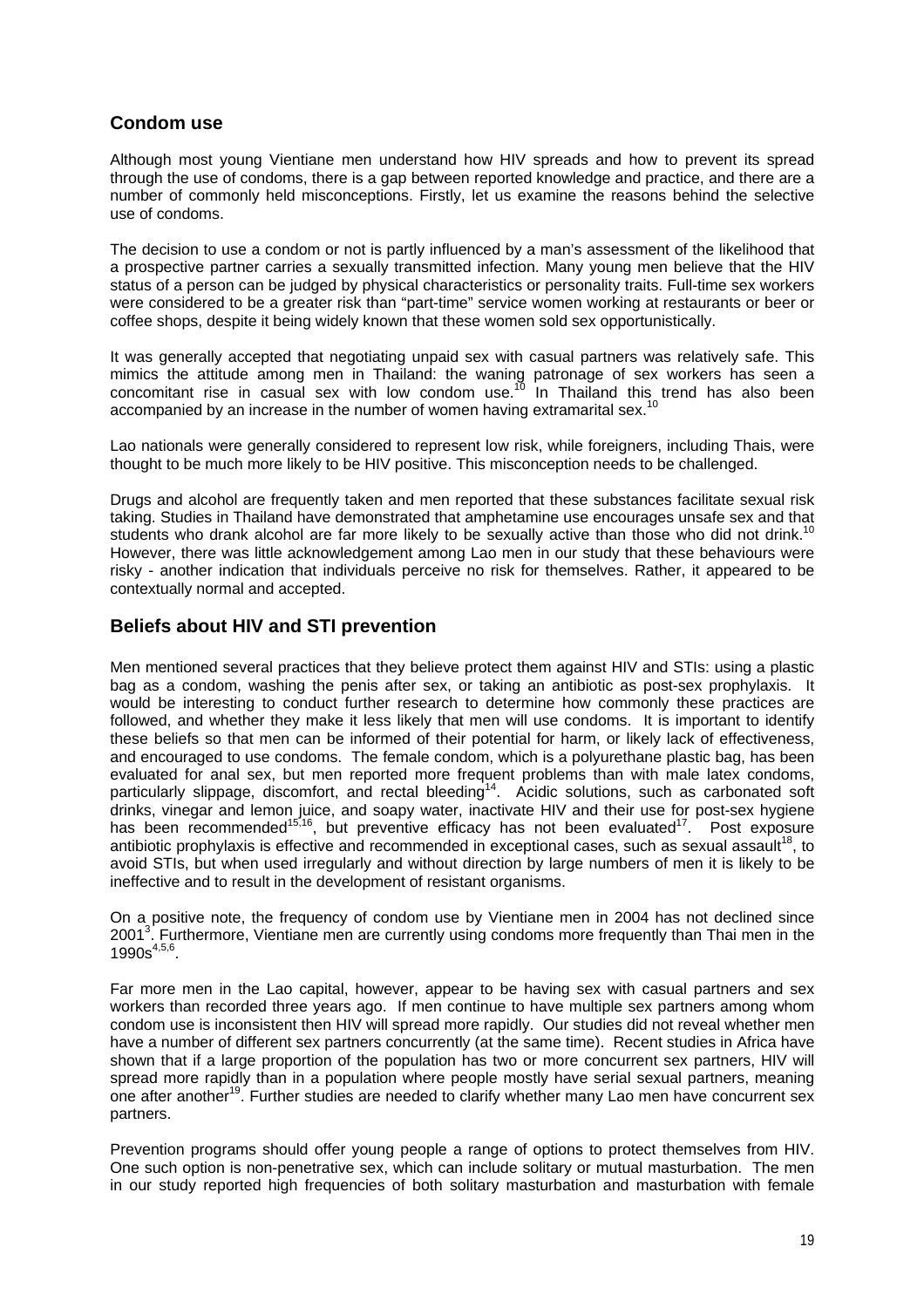partners. About one half of men who reported having had sex with other men said that they had engaged in mutual masturbation. Based on these findings and the FGDs with young men, there is no evidence that Lao men find this practice shameful or unhealthy. Men in the Lao capital had little experience of other non-penetrative forms of sex, such as oral sex. The reasons are unclear. They like penetrative sex - and the more of it the better, both in terms of frequency and number of partners. Although they usually have vaginal sex, more than one in ten men had experienced anal sex with a woman. Almost one in ten men reported having had anal sex with a man.

A tolerant attitude to multiple sex partners has been identified in earlier reports though with little evidence that it was common practice.<sup>2</sup> In our study, almost 60% of all men interviewed had two or more female partners during the first six months of 2004 and nearly 10% had been with one or more male sexual partners during the same period. The relatively high frequency of paying for sex among Vientiane men contributes to this high level of partner exchange. From January to June in 2004, over 30% of men paid for sex on at least one occasion. This is similar to, if not higher than, neighbouring Cambodia where 15-20% of men are reported to visit a sex worker at least once a vear<sup>20</sup>. It contrasts with former assessments that the intensity and prevalence of commercial sex in Laos is low due to socio-cultural and political factors. Buying sex from women in brothels and hotels makes up just one fifth of all commercial sexual transaction with women. Most commercial sex is indirectly provided by service women working in restaurants, factories, and beer and coffee shops.

The findings of the behavioural survey are of concern when one considers that in all the countries in which epidemic heterosexual HIV transmission has occurred (prevalence greater than 1% of the 15-49 year old population), a high frequency of partner exchange with a high proportion of the population engaging in the behaviour (>10%) was recorded.<sup>21</sup> STI rates among Lao service women provide further support to the idea that current behaviours in Laos are conducive to the spread of sexually transmitted infections: approximately 50% of these women have either gonococcal or chlamydial infections.<sup>9</sup> Perhaps then, the only reason that an HIV epidemic has not occurred on the scale of its southern neighbours is the fact that brothels are rare if non-existent. Analysts have hypothesised that the sexual transmission of HIV was rapid in Thailand and Cambodia in the early 1990s because of the numerous brothels where female sex workers had up to 1000 clients each per year<sup>15</sup>.



Education programs for young Lao men need to include the following elements:

• Instructions on the correct use of condoms (and water-based lubricant).

• The need to use condoms with **all**  non-regular sex partners regardless of their gender, appearance, attitude, nationality, or the venue in which they are contacted.

• The relatively high risk of HIV<br>infection with penetrative sex, penetrative sex, including anal sex with men and women, compared with the lower risk of non-penetrative sexual acts.

• Sex with multiple partners increases the risk of HIV transmission if a condom is not used during penetrative sex.

We found that more men reported having had anal sex with women (11%) than with men (9%), highlighting the need for education programs for both men and women to focus on the risk of particular sexual practices rather than the risk associated with sex between men. The fact that men who had sex with men reported much higher rates of using lubricant (45%) than men who have sex with women (15%) suggests that Lao women who engage in anal sex with men may be at higher risk of HIV infection than Lao men who are the recipient partners in anal sex with other men. Although few studies have evaluated the direct relationship between lubricant use and HIV prevention, numerous studies have demonstrated that the use of a water-based lubricant does prevent condom breakage and, therefore, theoretically increases the effectiveness of condoms<sup>22</sup>. Oil-based lubricants, however, may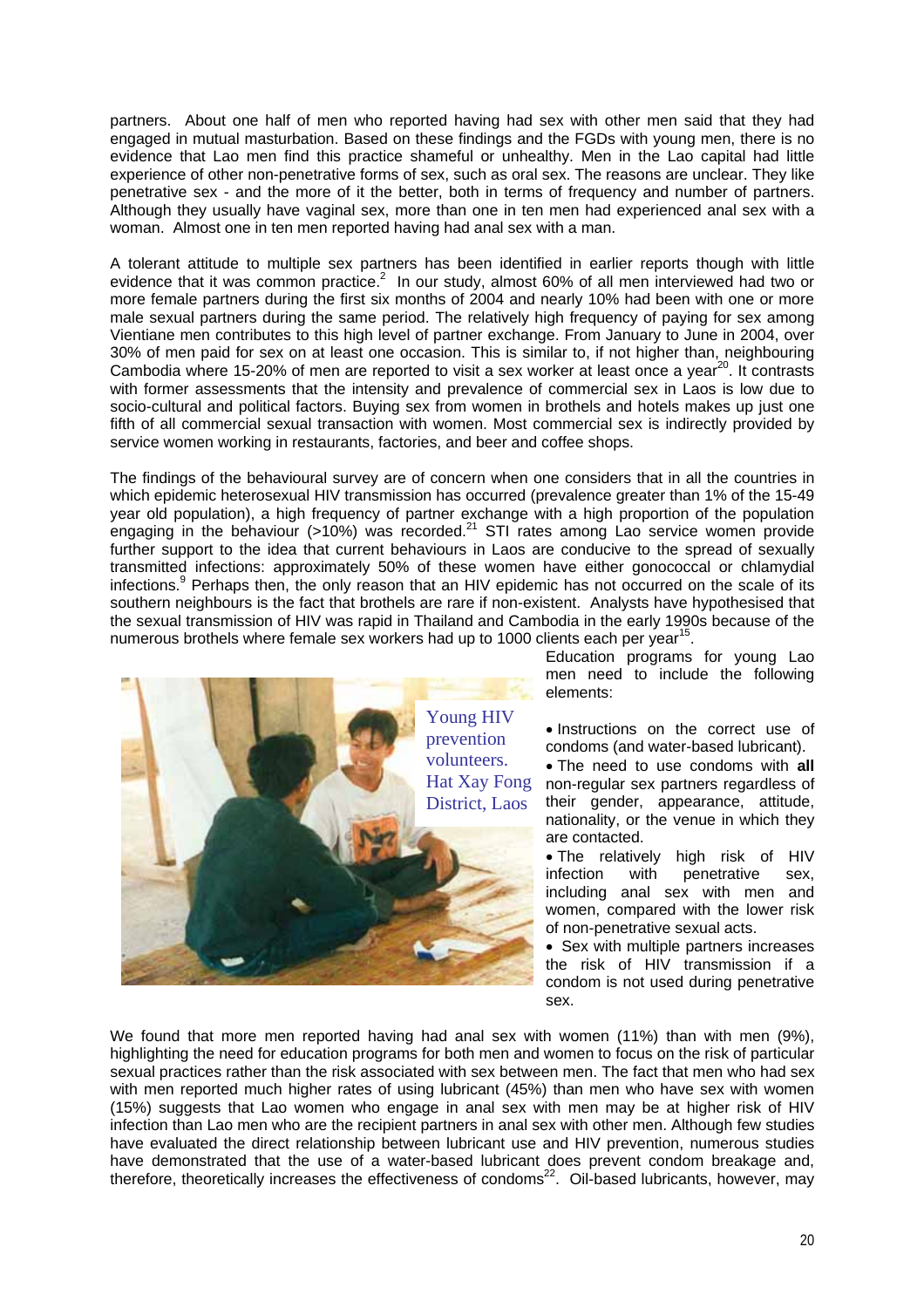cause condom breakage. We do not know if Vientiane men who used lubricant during sex used a water-based or oil-based lubricant. However, a study in Cambodia found that over one-half of respondents reported using oil-based lubricants (beauty cream, cooking oil, medicinal cream and hair oil), and one third mentioned using saliva<sup>23</sup>.

Focussing the promotion of condoms only to sex workers and their clients, as in Thailand's 100% Condom Policy<sup>24</sup>, might be ineffective given the pattern of male sexual behaviour in Laos and the difficulties of obtaining government commitment – there are severe punishments for prostitution under Lao law.

Men reported that STIs (especially urethral discharge) are common. The STI Periodic Prevalence Survey of 2001<sup>25</sup> found that the prevalence of syphilis, gonorrhoeae and Chlamydia in long distance truck drivers from Vientiane municipality was 0.7%, 1.3% and 9.3% respectively.

Men should be discouraged from self medicating for suspected STIs and instead encouraged to seek qualified practitioners for treatment. Given their preference for obtaining drugs from private pharmacies, efforts need to be made to ensure that private pharmacists are correctly treating the most common STIs in Laos. The increased risk of abscesses and other infections (including STIs and HIV when ulceration results) with not uncommon practices such as inserting foreign bodies or injecting olive oil into the subcutaneous tissue of the penis needs to be highlighted.

#### **Sex in pregnancy and after delivery**



Young man and child, Phongsali province Laos. Photo by Wendy Holmes.

The prevailing belief among young Vientiane men is that sex during pregnancy, particularly beyond the first trimester, poses a significant risk of miscarriage or abortion. They claim that this reflects the beliefs of most women. The majority of men stated that they would not have sex with their wives after the first trimester.

There is a widespread tendency among men in Vientiane to seek extra-marital sex while their wives are pregnant. Almost twothirds of all married men had sex with another person during their wife's last pregnancy, 41% with service women. Furthermore, there is the suggestion, albeit from men in FGDs, that their pregnant partners condone such behaviour. This may be indicative of the widely held community misconception that sex with one's pregnant partner is unsafe, or it may reflect the respective roles and positions of men and women in Lao society.

Our findings about beliefs and practices in relation to sex during pregnancy and the post partum period have important implications for transmission of HIV to babies. Men commonly have multiple and concurrent partners during pregnancy and the early post-partum period, which puts them at risk of infection with HIV and in turn exposes their wives and unborn or newborn children to a high risk of infection. We heard that men are especially likely to buy sex at this time, and there is evidence that the women from whom they buy sex have high rates of gonorrhoea and chlamydia $9^{\circ}$ , and are themselves likely to be vulnerable to HIV. If a man becomes infected with HIV he will develop a high viral load in the weeks after infection; he is likely to be very infectious at the time that he resumes having sex with his wife.

There are also a number of reasons why women in late pregnancy or during the post-partum period may be more susceptible to infection with HIV than at other times<sup>26</sup>. Maternal viral load is the most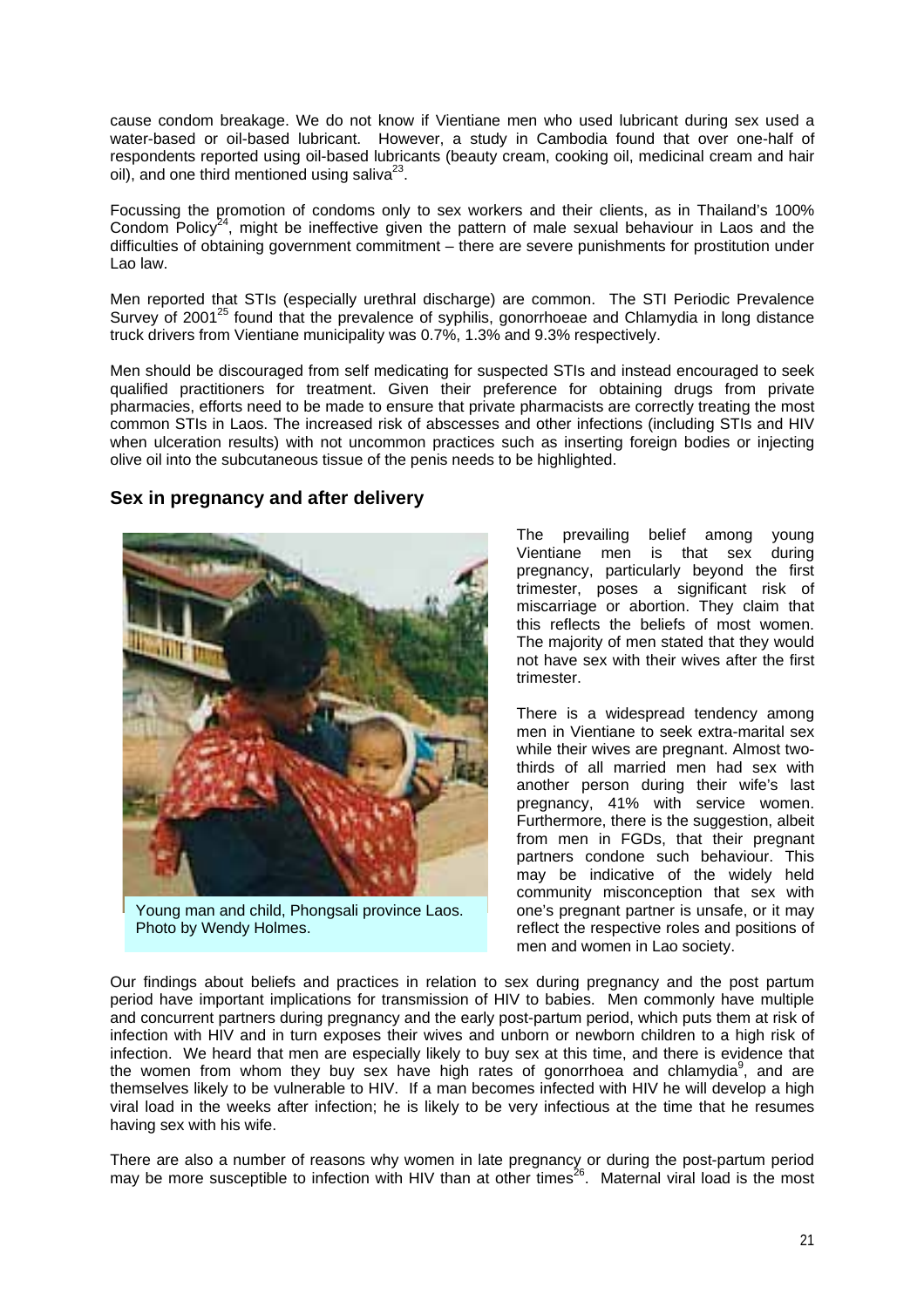important influence on the risk of mother to child transmission<sup>27</sup>. If the woman becomes infected she will be experiencing the post-infection peak in viral load during labour or in the early weeks of breastfeeding – the times of greatest risk of transmission of HIV to the baby<sup>28</sup>. It has been pointed out that men have a right to information that they put their wife and child at risk of infection with HIV when they have unprotected sex outside marriage during pregnancy and the post-partum period<sup>29</sup>.

Opportunities to provide this information include introducing a routine ante-natal couple visit<sup>29</sup>, training male counsellors in hospitals and health centres to talk to fathers and provide condoms when they come to collect their new born baby, encouraging VCT for couples before marriage, and talking to men as well as women at post-natal home visits. Understanding the beliefs that underlie sexual behaviour during pregnancy can help to inform community education about transmission of HIV to babies, especially addressing men. It is also important to teach health care workers that sex at any stage of normal pregnancy does not harm the foetus, encourage them to explain this to pregnant women and their husbands, and develop appropriate materials to help them to do this.

It must be stressed to men that unprotected extra-marital sex poses a significant risk of infection to both their wife and their child. Alternatives to penetrative sex during pregnancy should also be raised if there are persistent fears that vaginal intercourse might harm the foetus, especially given that this is a relatively uncommon experience among young Vientiane men.

### **Same sex behaviour**

A significant finding of this study is the frequency of sexual activity between men. Almost one in five men reported at least one lifetime experience with another man resulting in orgasm; and more than one in ten men said they had a recent sexual encounter with another man. This is higher than the frequency of same sex behaviour in western countries but comparable to the findings of studies in Thailand in the early 1990s. A survey of more than 4,900 21 year old Thai military conscripts in 1996 found that 17% reported having ever had sex with a man; the figure was 18% in the province of Udon Thani, which is very close to Vientiane.<sup>3</sup>

Contrasting the rate of same sex activity in Laos to standard benchmarks like the US studies of Kinsey  $(1948)^{11}$  or Fay, Turner, Klasser, and Gagnon  $(1989)^{31}$  is problematic due to differences in culture and methodology. The same may be true to a lesser extent for studies conducted in Thailand. What these studies suggest, however, is that same-sex activity occurs in all cultures and that rates of activity are merely modified by cultural configurations of sexuality and gender, prevailing socio-cultural attitudes to homo-eroticism, study method, and the specific population under study – for example, there are differences in the behaviour of rural men verus urban men in parts of Thailand.<sup>1</sup>

Actual numbers are less important than the recognition that a significant minority of Vientiane men engages in same-sex activities including anal sex, which is associated with an elevated risk of HIV infection. This not uncommon practice among a range of Lao men must not be forgotten when designing and implementing HIV prevention programs. As the UNDP noted in Thailand, "there is *no* evidence to support the notion that men who have sex with men constitute a separate, hermetic community".<sup>10</sup> Our data suggest that a significant majority of men who have sex with men also have sex with women and do not necessarily identify as men who prefer to have sex with men; they may be neither openly nor closeted gay men but rather men who have sex on certain occasions when sex with women is not possible. The risk profile of these men in terms of susceptibility to HIV infection is not due to their sexual orientation but rather their misconceived notions of when to and when not to use a condom during sex with both men and women.

In Vientiane, one relatively small group of young men have sexual relationships with a range of male and female partners that might accelerate the spread of HIV if and when it becomes more widespread within the population. These men exchange sex for money and the information that they have provided in this study indicates that their behaviour is not only a risk to themselves but to all their partners and to the partners of their partners. Furthermore, these men are in the main disadvantaged by background. They often have a low socio-economic status associated with a rural upbringing, and many of them come from ethnic minorities with poor Lao language skills. It is not surprising, then, that male sex workers have significant misperceptions regarding the transmission and prevention of HIV, and that their sexual behaviour is easily influenced by economic considerations.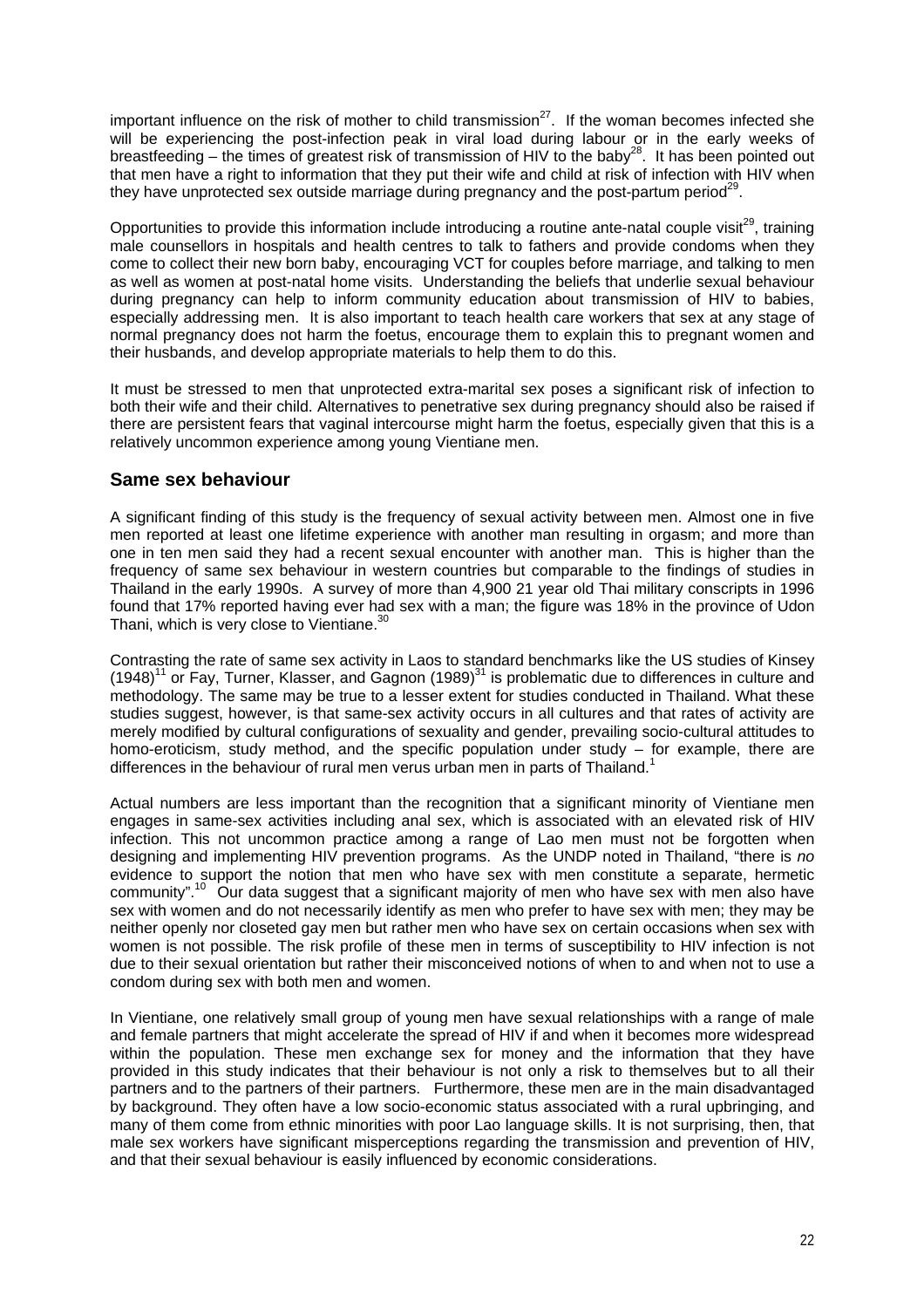The evidence that Vientiane male sex workers think of themselves as "complete men" and behave in a bisexual manner suggests that current programs focused on homosexually active men may not succeed in addressing the sexual health needs of this group. Studies of male sex workers in Thailand reveal similar behavioural patterns to the Lao sex workers; but also provide evidence that the condom use of such men is greater "in their commercial homosexual transactions … than during recreational heterosex".<sup>32</sup>

Promotion of 100% condom use is therefore one important element of a comprehensive education program needed for male sex workers in Vientiane. Access to good quality STI treatment is another important element. Most of the sex workers interviewed in this study had been selling sex for less than six months; therefore, education programs need to make contact with these men as soon as they start working in the sex industry. A study in the Thai city of Chiang Mai also found a very high turnover rate and, for the 18% who remained in the industry for longer than six months, a very high rate of new HIV infection of 11.6% per year<sup>33</sup>. The same study found that only 50% of these men consistently used condoms with their clients and fewer than 50% used condoms with their non-commercial sex partners. In addition, all programs that work with sex workers – male or female – should offer options for alternative means to generate income. Further studies should examine the social factors that attract young men into the sex industry.

There are other notable lessons to be learned from Thailand's experience. Although the first cases of HIV reported in Thailand were among men who had sex with men, the growing epidemic among female sex workers and their clients focused preventive campaigns on heterosexual transmission. A pragmatic approach to harm reduction for female prostitution was applied with great success, but the problem among men who have sex with men was neglected. Recent studies have found both high levels of HIV and low rates of condom use among these men.34 We have already noted that men who have sex with men in Vientiane have equally extensive connections to the rest of the population as men in Thailand. Failing to address the potentially high risk of HIV transmission among Lao men who have sex with men and those men who sell sex, therefore, is a missed opportunity to prevent one mechanism for transmitting HIV into the general sexually active population.



**Peer educators in training, Vientiane, Dec 2004** 

This study demonstrates that young men in Vientiane have multiple, sexual partners, a high rate of interaction with sex workers, and an incomplete understanding of HIV prevention techniques. As a result, Vientiane men engage in sexual behaviours which, in the absence of suitable public health measures, could easily facilitate the spread of sexually transmitted infections, including HIV. The risk of a heterosexual HIV epidemic may be even greater if young Lao women, like their counterparts in Thailand $10$ , are shedding the protective effects of social and religious norms and beginning to initiate pre-marital and extra-marital sexual relationships.

Therefore, we might conclude that Laos is a country in the early, gradually intensifying phase of an HIV epidemic rather than a country that is somehow protected from extensive HIV transmission.

If transmission within vulnerable groups such as men with multiple sex partners and male sex workers can be minimised, then transmission to the wider population can be significantly curtailed. Focused programs for these men therefore need to be expedited.

Simultaneously, comprehensive education programs are required for school-aged adolescents. Given that the majority of unmarried young men do not obtain sex from service women, gender issues, including discussions of the role poverty and power play in increasing the vulnerability of women, must be incorporated. Our data suggest that most sexual interactions among young unmarried Lao people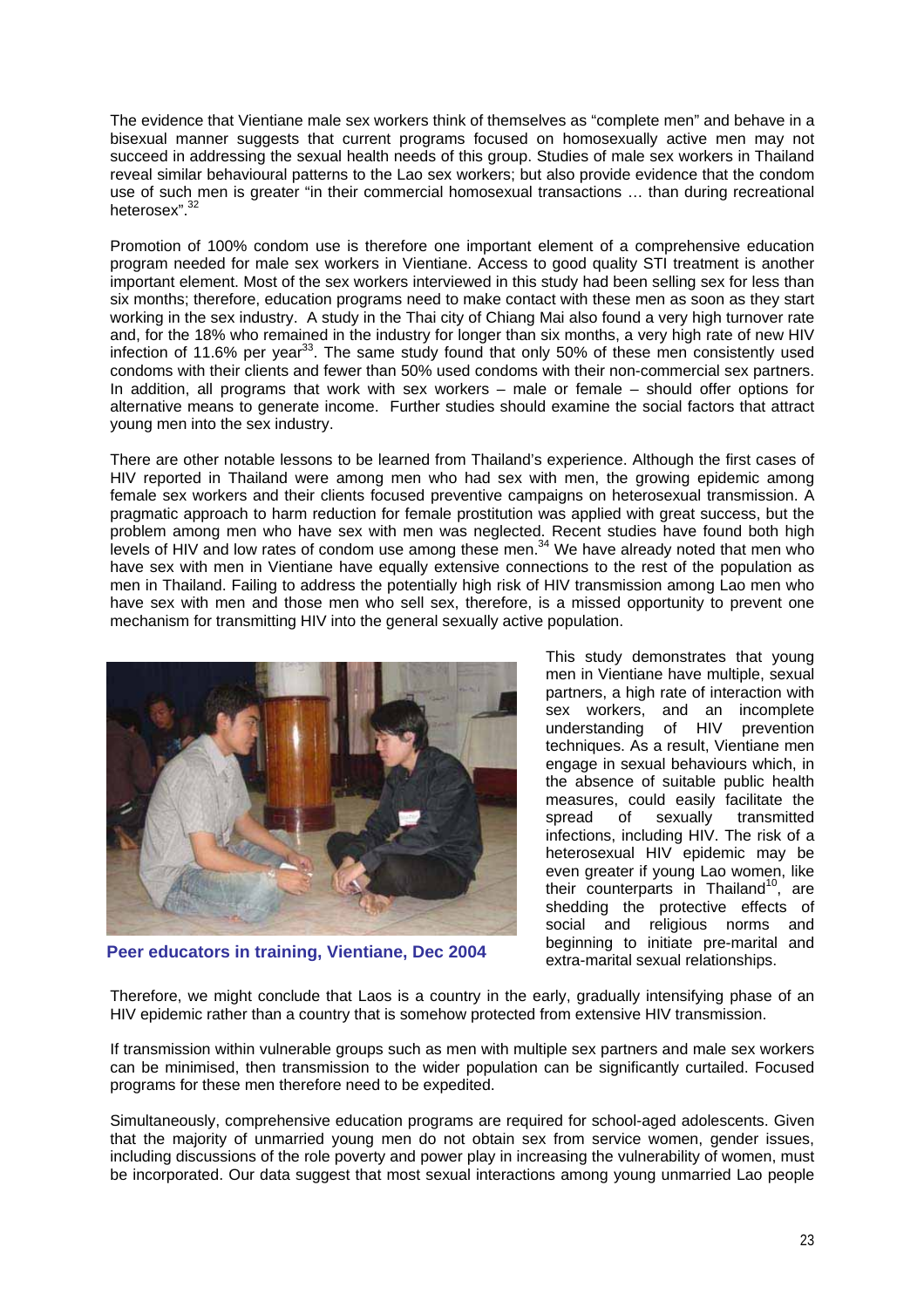are not of a commercial nature. Therefore, it is necessary to operate programs that address the risks of HIV infection associated with the sexual behaviour of young Lao women.

# **Summary of Recommendations**

- 1. Sexual health education is a priority for young urban men. This should commence when boys are 13 to 14 years old, the age they start to have sexual desires. It should include information on:
	- The relative risk of HIV infection for each type of sex act including the low risk of nonpenetrative sex and the high risk of unprotected vaginal and anal intercourse.
	- The fact that the risk of HIV infection with a casual sex partner **cannot** be assessed by the appearance or temperature of the person.
	- The need to use a condom when engaging in vaginal and/or anal sex with **all** non-regular partners as well as lubricant when having anal sex with a man or a woman.
	- Accurate information on reproductive anatomy and physiology of both men and women.
	- Detailed information about the correct use of condoms and lubricant.
	- The importance of proper diagnosis and treatment of all STIs by qualified doctors at a clinic or hospital.
	- The negative effect of alcohol and drugs on maintaining consistent safe sexual practices.
	- Reassurance that masturbation is normal behaviour for men and a healthy alternative to unsafe sex with another person.
	- The need for young men to better understand the sexual needs of women and to improve the quality of sexual intercourse.
	- The reduced risk of HIV infection gained by decreasing the number of sexual partners.
	- The health risks associated with common practices to increase the size of the penis (eg, injection of olive oil) and to stimulate sexual partners (eg, insertion of foreign bodies in the skin of the penis).
- 2. An important element of the prevention of parent-to-child transmission of HIV is primary prevention of sexual transmission among the parents.
	- Sexual health education for men should stress the risk of infecting their wives and children if men engage in unsafe sex with other sex partners outside the marriage, especially during pregnancy and lactation.
	- Sexual health education for men and women should include information that sex during all stages of pregnancy and in the post-partum period is safe and acceptable so long as the woman does not experience any pain (non-penetrative sex should be encouraged if the parents fear that sex might harm the unborn child).
	- Antenatal care programs should routinely include counselling of women and their husbands or partners about sexual health and the prevention of HIV and STIs during pregnancy and lactation.
- 3. Education about the risk of HIV associated with having sex with other men, especially anal sex, should be integrated into general sexual health education for all men.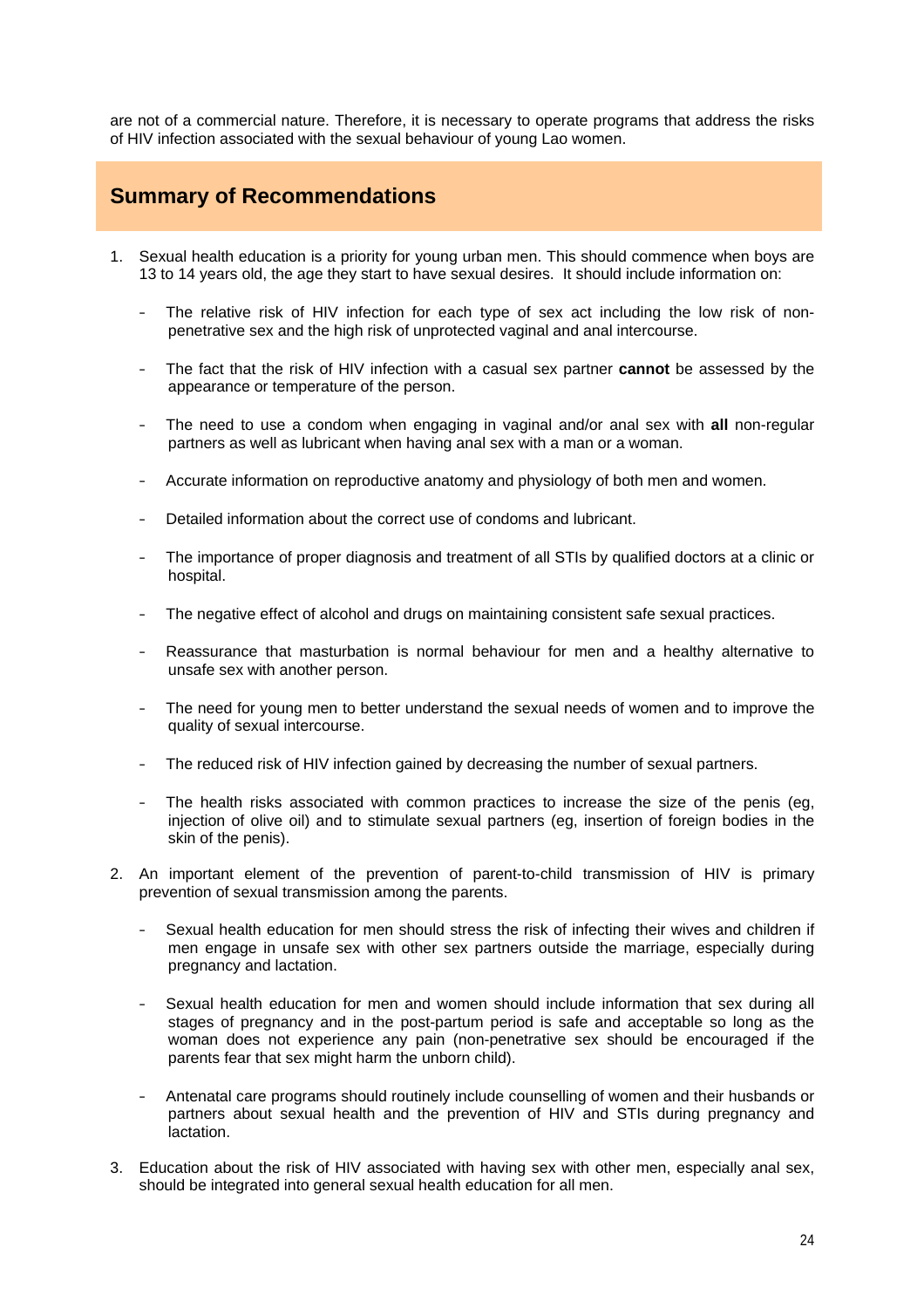- Sexual health education should recognise that a significant number of heterosexual men ("complete" men) sometimes engage in sex with other men – these men cannot be easily identified as a specific risk group ("men who have sex with men").
- Education should focus on the fact that unprotected anal sex with *either a man or a woman* is the highest risk sexual activity and a condom and lubricant should always be used.
- HIV prevention education for openly gay men and transvestites should be through peer educators who understand the culture and habits of these men and who do not have negative attitudes towards them.
- 4. Special attention should be given to providing sexual health education for male sex workers.
	- Educators need to recognise that most of these men identify as "complete men" and cannot always be accessed via "gay" networks.
	- Education should focus on the need to always use a condom with all clients, whether male or female, Lao or foreign.
	- Care should be taken not to initiate police or legal action against sex workers because this would drive this activity "underground" and make it difficult to provide HIV education.
	- Educators should seek the cooperation and support of owners and managers of entertainment venues, guesthouses, and hotels where these men sell sex.
	- Male sex workers should have access to good quality STI services where privacy and confidentiality can be assured.
- 5. Given the fact that most young unmarried men report that they do not pay for sex, this means that most of their sex partners are unmarried women who are not sex workers.
	- Therefore, it is important to provide accurate sexual health information and education about HIV and STI prevention to young women, especially those young women who are most vulnerable to persuasion to have casual sex, eg, workers in entertainment venues, restaurants, beer shops, and garment factories.
- 6. Programs working with young men should include consideration of gender issues, run side by side with programs working with young women.
	- These programs should not be entirely separate young men and young women should have an opportunity to discuss gender issues together (normally towards the end of a process).
- 7. Further social research among young men could help examine some of the issues that this study did not clarify, including the following:
	- The nature of forced sex (whether this is with other men or with women) and the context in which this takes place (is the coercion by family members or friends or strangers?)
	- The extent of the use of plastic bags instead of condoms and the practice of washing the penis after sex with various substances and whether these practices discourage men from using condoms.
	- The type of lubricant used by men during penetrative sex, whether it is oil- or water-based and whether men use lubricant when they have anal sex with women.
	- Whether men have a number of concurrent sex partners or whether they engage in serial sexual relationships.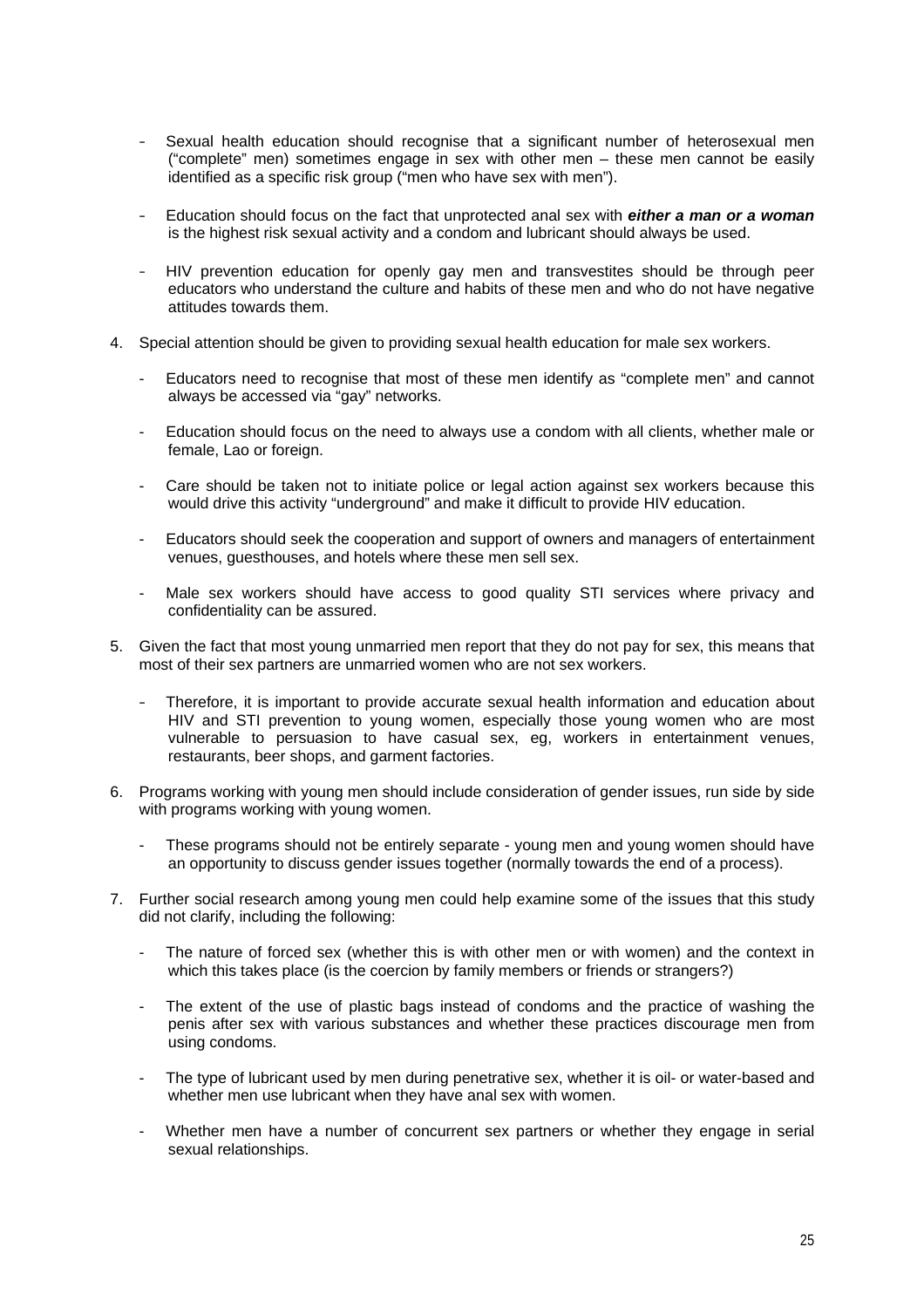- The social context in which young men enter into the sex industry and whether vocational training to provide alternative income would be an effective deterrent.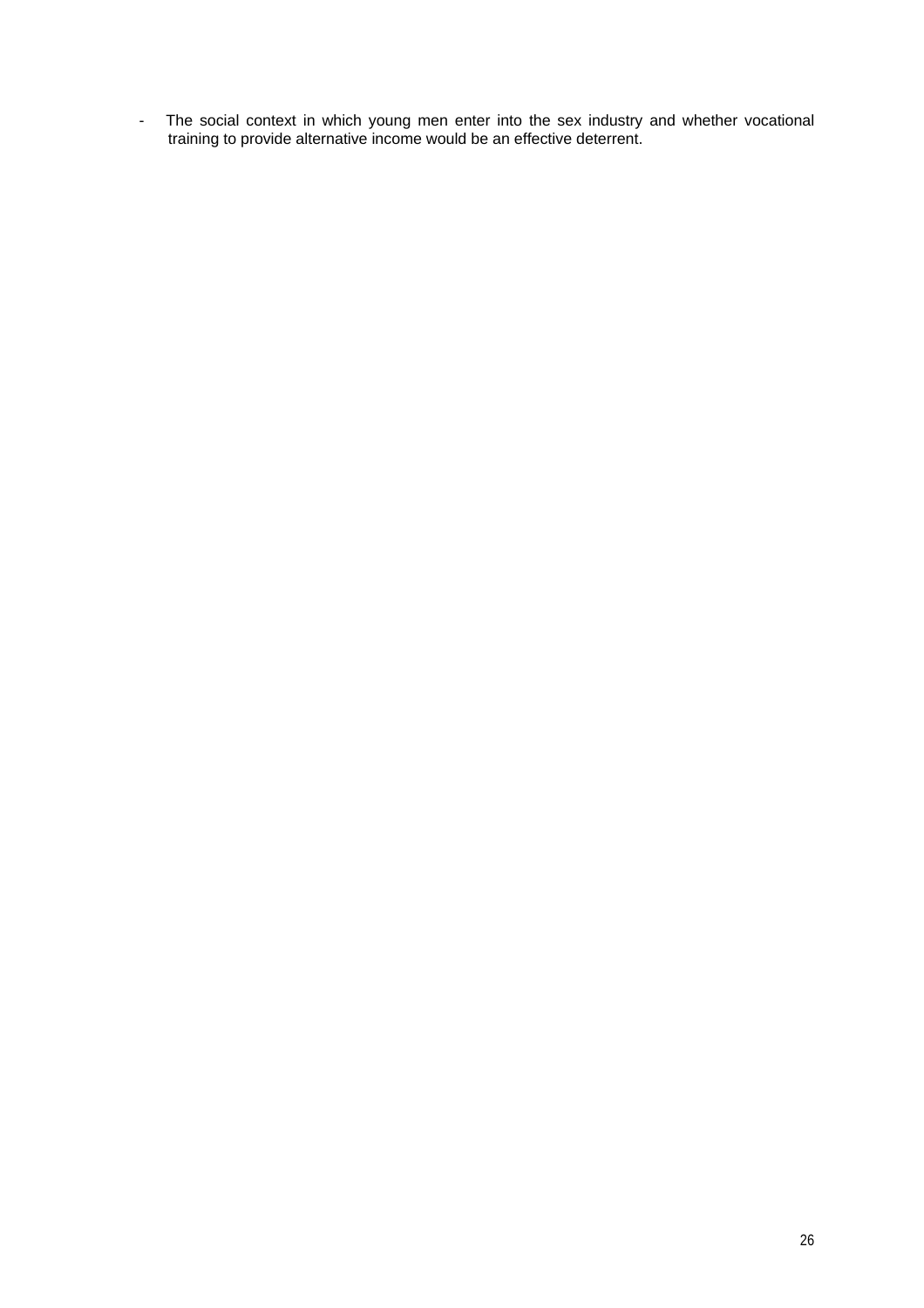### **References**

 $\overline{a}$  $<sup>1</sup>$  Jackson P, Sullivan G. (2000) Lady boys, tom boys, rent boys: male and female homosexualities in</sup> contemporary Thailand. Silkworm Books, Chiang Mai.

 $2$  Chin J. (2003) HIV/ AIDS scenarios for Asian-Pacific countries.

 $3$  Educational status of male and female by residence and region. National Reproductive Health Survey, Laos PDR, 2000.

<sup>4</sup> Gubhaju BB. Adolescent reproductive health in Asia. Paper presented at the 2002 IUSSP Regional Population Conference, Bangkok, Thailand. June 2002.

 $<sup>5</sup>$  National Committee for the Control of AIDS. National HIV/AIDS Behaviour Survey, 2000 – 2001.</sup> Vientiane, 2001.

 $6$  Thai Red Cross and Chulalongkorn University. Survey of Partner Relations and Risk of HIV Infection. Bangkok, 1990.

<sup>7</sup> Ministry of Public Health, Division of Epidemiology. Monthly Epidemiological Surveillance Report 31 (Supplement 1). Bangkok. February 2000.

<sup>8</sup> Ibid

<sup>9</sup> United Nations Development Programme (2004). Thailand's response to HIV/ AIDS: progress and challenges. Keen Publishing, Thailand.

10 Kinsey, A., Pomeroy, W., and Martin, C. (1948). *Sexual Behavior in the Human Male*. Philadelphia: W.B. Saunders.

<sup>11</sup> Smith, T.W. (1991). Adult sexual behavior in 1989: Number of partners, frequency of intercourse and risk of AIDS. *Family Planning Perspectives* 23(3), 102-107.

12 Diamond, M. (1993). Homosexuality and bisexuality in different populations. *Archives of Sexual Behavior* 22(4), 291-310.

<sup>13</sup> United Nations Programme on AIDS (Dec 2000). AIDS epidemic update.

www.unaids.org/wac/2000/wad00/files/WAD\_epidemic\_report.htm) accessed 14/12/2004 14 Renzi C, Tabet S, Stucky J et al. Safety and acceptability of the RealityTM condom for anal sex among men who have sex with men. AIDS. 17(5):727-731, March 28, 2003.

<sup>15</sup> Bartlett JG and Finkbeiner AK. The Guide to Living with HIV Infection: Developed at the Johns

Hopkins AIDS Clinic. Baltimore: The Johns Hopkins University Press; 1993.<br><sup>16</sup> O'Farrell N. Soap and water prophylaxis for limiting genital ulcer disease and HIV-1 infection in men in sub-Saharan Africa. Genitourin Med. 1993 Aug;69(4):297-300.

 $17$  Holmes W. Investigating widely available substances as vaginal microbicides. Sexual Health 2004;1(2)

 $18$  Gibb AM, McManus T, Forster GE. Should we offer antibiotic prophylaxis post sexual assault? Int J STD AIDS. 2003 Feb;14(2):99-102.

**<sup>19</sup>** Halperin DT, Epstein H. Concurrent sexual partnerships help to explain Africa's high HIV prevalence: implications for prevention. Lancet. 2004 Jul 3;364(9428):4-6.

<sup>20</sup> Tim Brown. (2002). The HIV/ AIDS epidemic in Asia. Asia- Pacific Population and Policy, Jan 2002; No. 60.

<sup>21</sup> Chin J. (2003). Sexual HIV Transmission. http://big.berkely.edu/ifplp.hivtrans.pdf, accessed 3/01/05

<sup>22</sup> Mcneill ET. Reasons to have confidence in condoms. Network. 1998 Spring;18(3):24-5.<br><sup>23</sup> Family Health International. Sexual behaviors, STIs and HIV among Men Who Have Sex with Men<br>in Phnom Penh, Cambodia, 2000. www.f

 $^{24}$  United Nations Programme on AIDS (2000). Evaluation of the 100% condom program in Thailand. http://unaids.org/html/pub/publications/inc-pub01/jc275-100pcondom\_en\_pdf.pdf accessed on 5/1/2005.

<sup>25</sup> FHI's implementing AIDS prevention and care (IMPACT) project. HIV Surveillance Survey and STI Periodic Prevalence Survey 2001. Lao People's Democratic Republic, 2001.

<sup>26</sup> Holmes W. HIV/AIDS Parent to child transmission. Interactive CD-ROM. Teaching-aids At Low Cost, London; 2003.